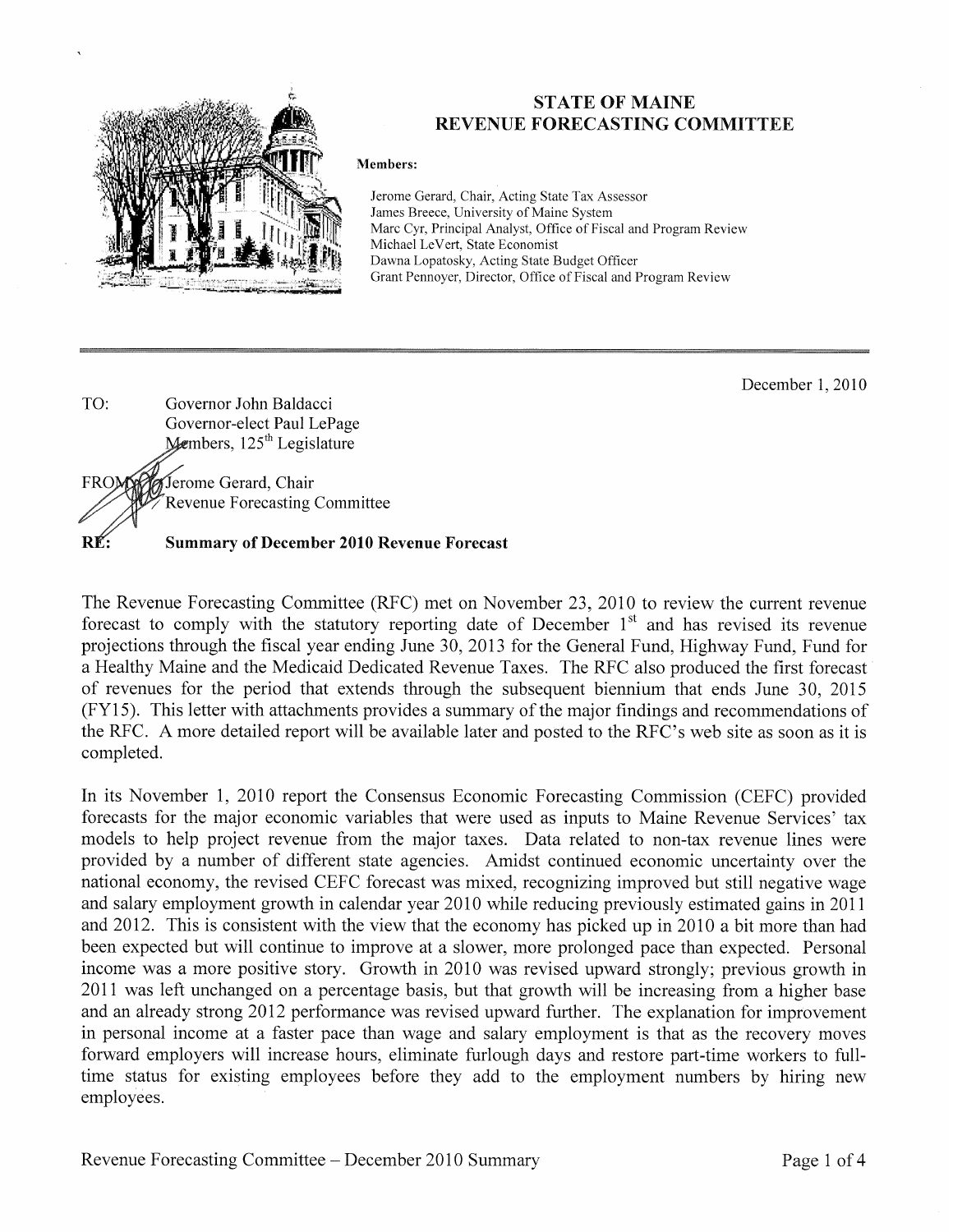**The CEFC report did emphasize that this forecast may be "subject to a larger than usual level of risk that may result in downward revisions to personal income and wage and salary employment in the April 2011 forecast". In particular, the CEFC noted that the forecast assumes that the Federal Reserve Bank will expand monetary policy through quantitative easing and that the "Bush tax cuts" will be extended for all income levels through 2011. If these assumptions do not hold true, economic activity could falter, which could lower the revenue forecast. The European debt crisis and other global issues could work to choke off a sustained recovery as well.** 

A copy of the November 2010 report of the CEFC is available on the web at:

http://www.maine.gov/legis/ofpr/revenue\_forecasting\_committee/consensus\_economic\_forecast/nov2010.pdf

The following tables and narratives highlight the changes to each of the major funds and revenue sources included in this December 2010 forecast of the RFC. More detail on each of the funds and revenue sources is provided in the attachments to this letter.

|                         | <b>FY10</b> Actual | <b>FY11</b>     | <b>FY12</b>     | <b>FY13</b>     | <b>FY14</b>     | <b>FY15</b>     |
|-------------------------|--------------------|-----------------|-----------------|-----------------|-----------------|-----------------|
| <b>Current Forecast</b> | \$2,755,682,500    | \$2,773,914,960 | \$2,782,786,538 | \$2,900,922,633 |                 |                 |
| Annual % Growth         | $-2.0\%$           | 0.7%            | 0.3%            | 4.2%            |                 |                 |
| Net Increase (Decrease) |                    | \$111,560,095   | \$170,487,312   | \$195,091,215   | \$3,281,969,701 | \$3,418,595,261 |
| <b>Revised Forecast</b> | \$2,755,682,500    | \$2,885,475,055 | \$2,953,273,850 | \$3,096,013,848 | \$3,281,969,701 | \$3,418,595,261 |
| Annual % Growth         | $-2.0\%$           | 4.7%            | 2.3%            | 4.8%            | 6.0%            | 4.2%            |

### **General Fund Summary**

General Fund revenue estimates (also refer to Attachment A) are being revised upward by \$111.6 million in FY11 and \$365.6 million in the 2012-2013 biennium. These increases are the result of the revised economic forecast and the fact that fiscal year-to-date actual revenues through October of 2010 have a positive variance of \$56.7 million.

Individual Income Tax was the biggest contributor to the positive change with a \$43.3 million increase in FY11, a \$127.4 million increase in FY 2012 and \$143.0 million in FY 2013. This category is directly affected by changes in personal income and was up \$20.4 million through October of 2010. Long-term projections for the new forecast period are for gains of 7.6% in FY14 and 5.5% in FY15.

The second largest change was in the Corporate Income Tax line, which was raised \$41.7 million in FY11. This category was ahead of previous estimates by \$26.6 million through October. Business profits for the current year are much stronger than previously projected as businesses have become leaner and more efficient by trimming costs. Revenue gains are flowing more quickly to the bottom line and are improving net profitability. The upward revision for the 2012-2013 biennium is \$83.8 million.

The Estate Tax was another major gainer with an increase of \$11.2 million in FY11. Much of this is attributable to a single estate payment of approximately \$6 million. Such payments are unusual and are typically excluded from the on-going base for projections of future years, consequently, the upward revision for the 2012-2013 biennium only totals \$12.7 million.

Cigarette and Tobacco Tax revenues are raised approximately \$8.5 million each year in FY11, FY12 and FY13 based on a higher amount collected in FY10. Maine appears to have recaptured some sales previously leaking across the border to New Hampshire after its recent cigarette tax increase significantly narrowed the price differential between Maine and New Hampshire. Despite this jump up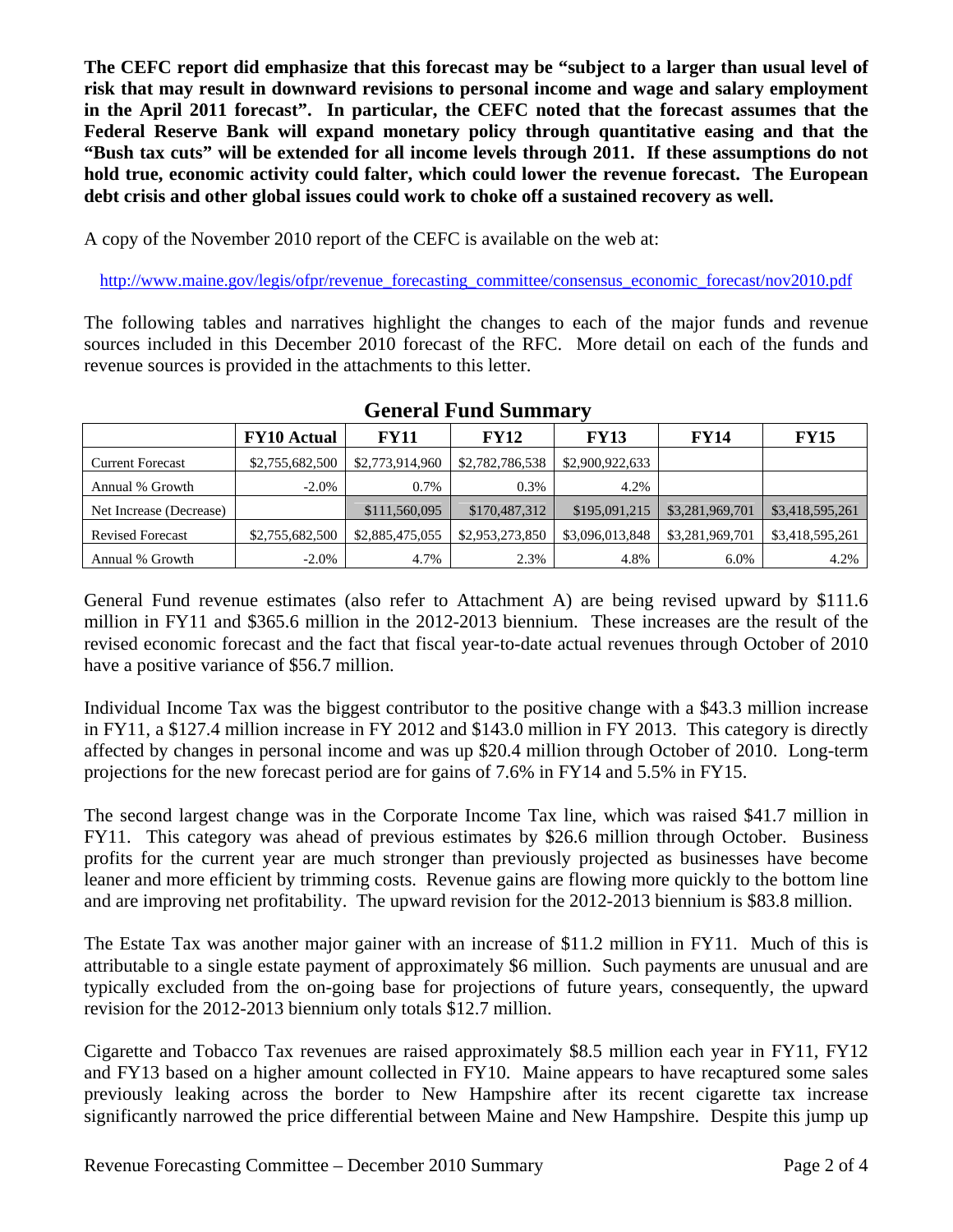in the starting base, the long-term trend is still expected to be a slow decline in sales each year due to declining consumption of tobacco products.

Insurance Companies Tax revenue is revised upward \$4.8 million in each year of the forecast period to build a portion of the higher amount received in FY10 into the baseline going forward.

Although the computer tax model projected a modest decline in Sales and Use Tax and Service Provider Tax revenue, primarily due to increased rates of savings or debt payments, this was inconsistent with recent experience through October and Maine Revenue Services did not recommend any changes these categories.

The net changes to the major tax lines that affect revenue sharing transfers remain positive throughout the forecast period and as a result increase estimates for the amount of revenue sharing to be distributed to municipalities throughout the forecast period. An additional \$3.9 million is projected to be distributed in FY11 and another \$17.1 million in the 2012-2013 biennium.

Other net General Fund changes increase revenue by \$5.0 million in FY11 but decrease it by \$6.0 million in the 2012-2013 biennium. The largest changes in each year were from Department of Health and Human Services revenue.

|                         |                    | $\overline{\phantom{a}}$ |               |               |               |               |
|-------------------------|--------------------|--------------------------|---------------|---------------|---------------|---------------|
|                         | <b>FY10 Actual</b> | <b>FY11</b>              | FY12          | <b>FY13</b>   | <b>FY14</b>   | <b>FY15</b>   |
| <b>Current Forecast</b> | \$311,190,374      | \$307,066,369            | \$312,095,494 | \$317,915,100 |               |               |
| Annual % Growth         | $-4.0\%$           | $-1.3\%$                 | 1.6%          | .9%           |               |               |
| Net Increase (Decrease) |                    | \$662,438                | \$2,930,662   | \$2,454,744   | \$326,885,858 | \$333,029,695 |
| <b>Revised Forecast</b> | \$311,190,374      | \$307,728,807            | \$315,026,156 | \$320,369,844 | \$326,885,858 | \$333,029,695 |
| Annual % Growth         | $-4.0\%$           | $-1.1%$                  | 2.4%          | 1.7%          | 2.0%          | 1.9%          |

**Highway Fund Summary** 

**Highway Fund** revenue estimates (also refer to Attachment B) are revised upward by \$0.7 million in FY11. The forecast for the 2012-2013 biennium is also increased by \$5.4 million. Major gains in Fuel Taxes category were due to higher than projected gasoline tax collections in FY10 resulting in a higher base to which higher growth rates were applied as a result of the economic forecast. The inflation forecast only had a modest downward effect by slightly lowering projected tax rates for FY13. Projections for the Gasoline Tax are increased by \$5.1 million in FY11 and by \$14.2 million for the 2012-2013 biennium. Most other Highway Fund revenue categories including Special Fuel and Road Use Taxes (primarily tax on diesel fuel) are being revised downward and partially offset the increases in Gasoline Tax projections.

|                         | <b>FY10</b> Actual | <b>FY11</b>     | <b>FY12</b>     | <b>FY13</b>     | <b>FY14</b>  | <b>FY15</b>  |
|-------------------------|--------------------|-----------------|-----------------|-----------------|--------------|--------------|
| <b>Current Forecast</b> | \$57,560,142       | \$56,423,536    | \$62,820,377    | \$63,346,364    |              |              |
| Annual % Growth         | $-15.9\%$          | $-2.0\%$        | 11.3%           | 0.8%            |              |              |
| Net Increase (Decrease) |                    | $(\$3,629,443)$ | $(\$9,361,249)$ | $(\$8,754,193)$ | \$60,472,838 | \$60,146,432 |
| <b>Revised Forecast</b> | \$57,560,142       | \$52,794,093    | \$53,459,128    | \$54,592,171    | \$60,472,838 | \$60,146,432 |
| Annual % Growth         | $-15.9\%$          | $-8.3\%$        | 1.3%            | 2.1%            | 10.8%        | $-0.5\%$     |

**Fund for a Healthy Maine Summary** 

Fund for a Healthy Maine (FHM) revenue estimates (also refer to Attachment C) are reduced in FY11 by \$3.6 million and by \$18.1 million in the 2012-2013 biennium. The reductions reflect the latest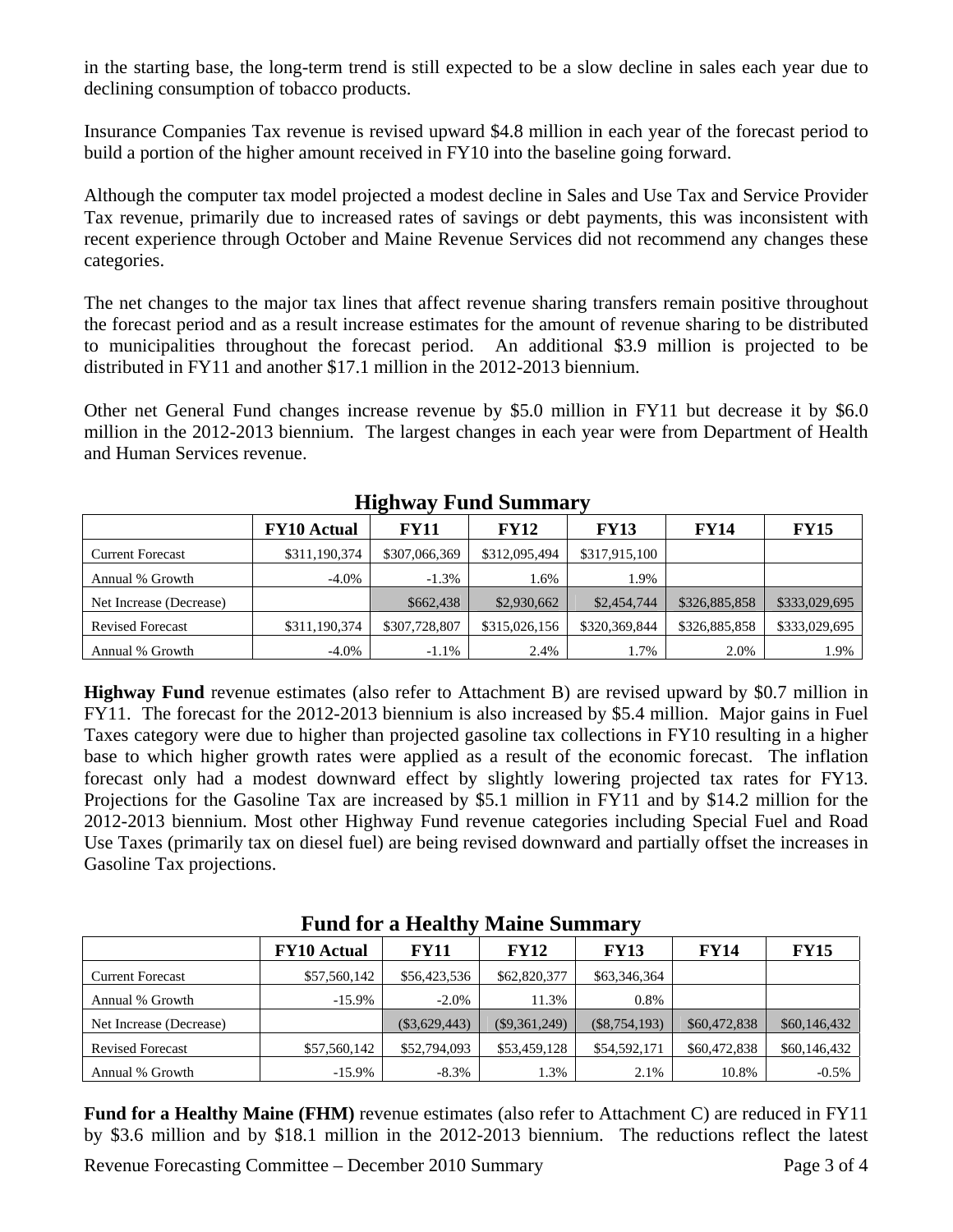National Association of Attorneys General estimates for Tobacco Settlement Payments (TSPs) and assume full withholding from the state of certain disputed payments by participating manufacturers. Not reflected in this forecast is the risk that an arbitration panel meeting in April of 2011 could rule on a related legal issue in favor of Phillip Morris that could cost Maine \$13 million immediately in FY11. FHM's share of Racino Revenue is being reduced in FY13, which is consistent with the revisions that lowered the General Fund's share of this revenue source downward.

|                         | <b>FY10</b> Actual | <b>FY11</b>   | <b>FY12</b>   | <b>FY13</b>   | <b>FY14</b>   | <b>FY15</b>   |
|-------------------------|--------------------|---------------|---------------|---------------|---------------|---------------|
| <b>Current Forecast</b> | \$140,012,817      | \$148,907,342 | \$148,907,342 | \$148,907,342 |               |               |
| Annual % Growth         | .4%                | 6.4%          | $0.0\%$       | 0.0%          |               |               |
| Net Increase (Decrease) |                    | \$2,350,896   | \$2,350,896   | \$2,350,896   | \$151,258,238 | \$151,258,238 |
| <b>Revised Forecast</b> | \$140,012,817      | \$151,258,238 | \$151,258,238 | \$151,258,238 | \$151,258,238 | \$151,258,238 |
| Annual % Growth         | 1.4%               | 8.0%          | $0.0\%$       | 0.0%          | $0.0\%$       | 0.0%          |

## **Medicaid/MaineCare Dedicated Revenue Taxes Summary**

**Medicaid/MaineCare Dedicated Revenue Taxes** revenue estimates (also refer to Attachment D) are revised upward by \$2.4 million in FY11 and by the same amount in each year of the 2012-2013 biennium based on level funding from the actual amount collected in FY10.

### Attachments

cc: Members, Revenue Forecasting Committee Members, Consensus Economic Forecasting Commission Jane Lincoln, Chief of Staff, Governor's Office Ellen Schneiter, Commissioner, DAFS Clerk of the House Secretary of the Senate David Boulter, Executive Director, Legislative Council Legislative Staff Office Directors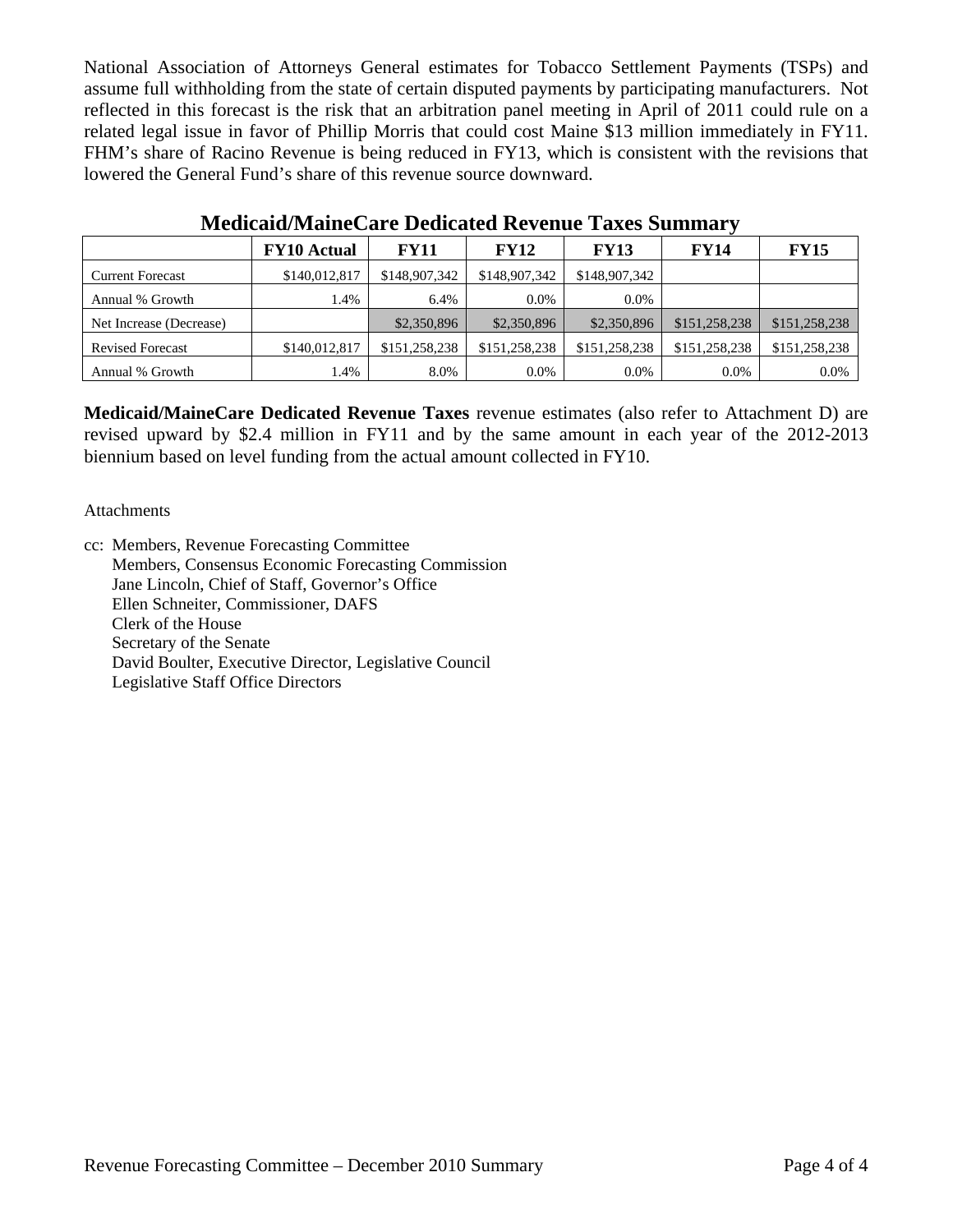#### **REVENUE FORECASTING COMMITTEE RECOMMENDATIONS - DECEMBER 2010**

| Source                                  | FY04 Actual     | $%$ Chg. | FY05 Actual   | % Chg.   | FY06 Actual     | % Chg.    | FY07 Actual     | % Chg.   | FY08 Actual     | % Chg.    | FY09 Actual     | % Chg.   |
|-----------------------------------------|-----------------|----------|---------------|----------|-----------------|-----------|-----------------|----------|-----------------|-----------|-----------------|----------|
| Sales and Use Tax                       | 917,243,245     | 7.0%     | 896,576,322   | $-2.3%$  | 946, 174, 276   | 5.5%      | 971,455,721     | 2.7%     | 983,057,278     | 1.2%      | 921,823,720     | $-6.2%$  |
| Service Provider Tax                    | $\mathbf{0}$    | N/A      | 44,645,517    | N/A      | 47,028,430      | 5.3%      | 49,400,532      | 5.0%     | 52,100,664      | 5.5%      | 52,812,595      | 1.4%     |
| Individual Income Tax                   | 1,156,715,909   | 7.9%     | 1,296,255,557 | 12.1%    | 1,364,368,543   | 5.3%      | .464,928,346    | 7.4%     | 1,558,032,961   | 6.4%      | 1,365,437,729   | $-12.4%$ |
| Corporate Income Tax                    | 111,616,051     | 22.4%    | 135,862,913   | 21.7%    | 188,015,558     | 38.4%     | 183,851,533     | $-2.2%$  | 184,514,568     | 0.4%      | 143,085,966     | $-22.5%$ |
| Cigarette and Tobacco Tax               | 96,604,646      | $-1.8%$  | 96,350,704    | $-0.3%$  | 156,951,370     | 62.9%     | 158,953,466     | 1.3%     | 150,499,432     | $-5.3\%$  | 144,424,712     | $-4.0%$  |
| <b>Insurance Companies Tax</b>          | 72,206,153      | 1.6%     | 75,669,053    | 4.8%     | 76,065,864      | 0.5%      | 74,452,542      | $-2.1%$  | 72,292,532      | $-2.9\%$  | 79,770,431      | 10.3%    |
| <b>Estate Tax</b>                       | 32,075,501      | 5.1%     | 32,255,727    | 0.6%     | 75,330,514      | 133.5%    | 54,820,038      | $-27.2%$ | 39,890,577      | $-27.2%$  | 31,819,188      | $-20.2%$ |
| Other Taxes and Fees *                  | 126,305,151     |          | 137,247,024   | 8.7%     | 142,539,230     | 3.9%      | 143,921,436     | 1.0%     | 140,215,511     | $-2.6%$   | 148,909,575     | 6.2%     |
| Fines, Forfeits and Penalties           | 38,219,275      | 41.6%    | 35,506,972    | $-7.1%$  | 37,781,055      | 6.4%      | 41,415,132      | 9.6%     | 44,465,534      | 7.4%      | 44,024,462      | $-1.0%$  |
| Income from Investments                 | 2,310,207       | $-1.5%$  | 5,854,625     | 153.4%   | 8,271,869       | 41.3%     | 1,215,836       | $-85.3%$ | 1,074,143       | $-11.7\%$ | 1,100,129       | 2.4%     |
| <b>Transfer from Lottery Commission</b> | 41,272,645      | 4.6%     | 49,328,102    | 19.5%    | 50,879,647      | 3.1%      | 50,624,741      | $-0.5%$  | 49,491,086      | $-2.2%$   | 49,839,434      | 0.7%     |
| Transfers to Tax Relief Programs *      | $\Omega$        |          | (26,030,227)  | N/A      | (109, 861, 880) | $-322.1%$ | (110,993,852)   | $-1.0%$  | (114, 564, 757) | $-3.2%$   | (122, 931, 820) | $-7.3%$  |
| Transfer to Municipal Rev. Sharing      | (111, 464, 335) | $-8.2%$  | (119,712,814) | $-7.4%$  | (124, 222, 180) | $-3.8%$   | (130, 490, 756) | $-5.0%$  | (135,820,175)   | $-4.1%$   | (102, 160, 745) | 24.8%    |
| Other Revenue *                         | 200,435,111     |          | 131,035,578   | $-34.6%$ | 72,503,389      | $-44.7%$  | 66,040,674      | $-8.9\%$ | 62,569,638      | $-5.3%$   | 53,412,918      | $-14.6%$ |
| <b>Total - General Fund Revenue</b>     | 2,683,539,557   | 12.1%    | 2,790,845,053 | $4.0\%$  | 2,931,825,687   | $5.1\%$   | 3,019,595,389   | $3.0\%$  | 3,087,818,992   | 2.3%      | 2,811,368,295   | $-9.0%$  |

\* Additional detail provided on pages 4, 5 and 6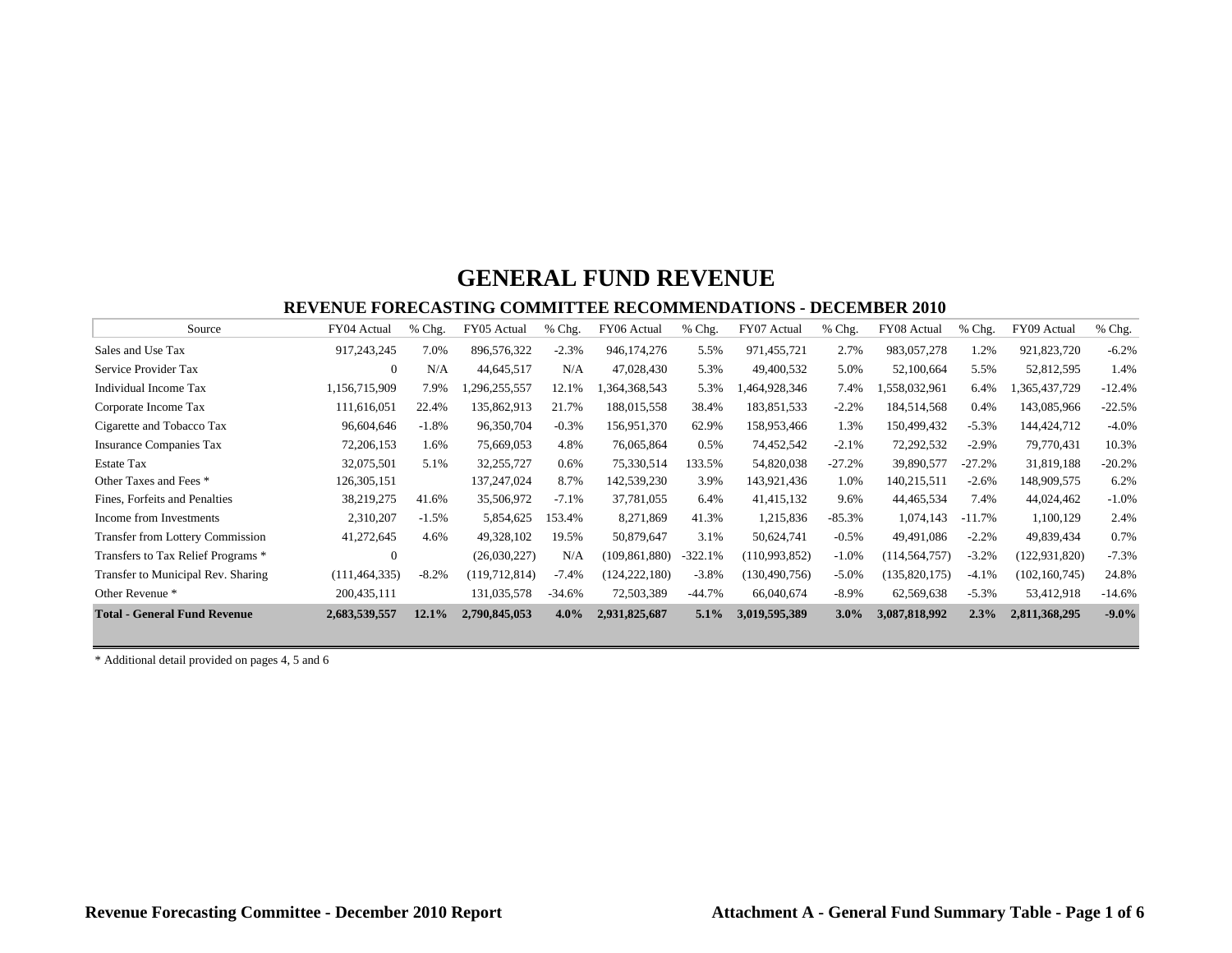#### **REVENUE FORECASTING COMMITTEE RECOMMENDATIONS - DECEMBER 2010**

| Source                              | FY10 Actual    | % Chg.   | FY10 Budget     | FY10 Variance | % Var.  | FY11 Budget    | $%$ Chg.  | Recom. Chg.  | FY11 Revised  | % Chg.   |
|-------------------------------------|----------------|----------|-----------------|---------------|---------|----------------|-----------|--------------|---------------|----------|
| Sales and Use Tax                   | 897,938,873    | $-2.6%$  | 883,839,994     | 14,098,879    | 1.6%    | 904,850,262    | 0.8%      | $\Omega$     | 904,850,262   | 0.8%     |
| Service Provider Tax                | 56,086,391     | 6.2%     | 55,590,852      | 495,539       | 0.9%    | 57,814,486     | 3.1%      | $\mathbf{0}$ | 57,814,486    | 3.1%     |
| Individual Income Tax               | 1,298,036,055  | $-4.9\%$ | 1,299,630,000   | (1,593,945)   | $-0.1%$ | 1,326,790,000  | 2.2%      | 43,330,000   | 1,370,120,000 | 5.6%     |
| Corporate Income Tax                | 175,292,433    | 22.5%    | 147,718,716     | 27,573,717    | 18.7%   | 158,786,702    | $-9.4%$   | 41,703,410   | 200,490,112   | 14.4%    |
| Cigarette and Tobacco Tax           | 149,066,678    | 3.2%     | 140,139,902     | 8,926,776     | 6.4%    | 137,744,579    | $-7.6%$   | 8,464,976    | 146,209,555   | $-1.9%$  |
| <b>Insurance Companies Tax</b>      | 80,019,145     | 0.3%     | 71,985,000      | 8,034,145     | 11.2%   | 71,990,000     | $-10.0\%$ | 4,775,000    | 76,765,000    | $-4.1%$  |
| <b>Estate Tax</b>                   | 31,209,840     | $-1.9%$  | 29,593,253      | 1,616,587     | 5.5%    | 31,739,004     | 1.7%      | 11,239,075   | 42,978,079    | 37.7%    |
| Other Taxes and Fees *              | 149,592,993    | 0.5%     | 148,808,830     | 784,163       | 0.5%    | 148, 117, 322  | $-1.0%$   | 886,560      | 149,003,882   | $-0.4%$  |
| Fines, Forfeits and Penalties       | 32,787,060     | $-25.5%$ | 32,853,721      | (66, 661)     | $-0.2%$ | 30,816,261     | $-6.0\%$  | 316,900      | 31,133,161    | $-5.0\%$ |
| Income from Investments             | 265,091        | $-75.9%$ | 103,246         | 161,845       | 156.8%  | 275,045        | 3.8%      | (247,713)    | 27,332        | $-89.7%$ |
| Transfer from Lottery Commission    | 52, 201, 531   | 4.7%     | 49,843,299      | 2,358,232     | 4.7%    | 52,034,250     | $-0.3%$   | $\mathbf{0}$ | 52,034,250    | $-0.3%$  |
| Transfers to Tax Relief Programs *  | (113,604,930)  | 7.6%     | (112, 559, 862) | (1,045,068)   | 0.9%    | (112,087,945)  | 1.3%      | $\Omega$     | (112,087,945) | 1.3%     |
| Transfer to Municipal Rev. Sharing  | (97, 425, 079) | 4.6%     | (95,899,642)    | (1,525,437)   | 1.6%    | (89, 213, 027) | 8.4%      | (3,875,069)  | (93,088,096)  | 4.5%     |
| Other Revenue *                     | 44,216,420     | $-17.2%$ | 41,358,080      | 2,858,340     | 6.9%    | 54,258,021     | 22.7%     | 4,966,956    | 59,224,977    | 33.9%    |
| <b>Total - General Fund Revenue</b> | 2,755,682,500  | $-2.0\%$ | 2,693,005,389   | 62,677,111    | 2.3%    | 2,773,914,960  | $0.7\%$   | 111,560,095  | 2,885,475,055 | 4.7%     |

\* Additional detail provided on pages 4, 5 and 6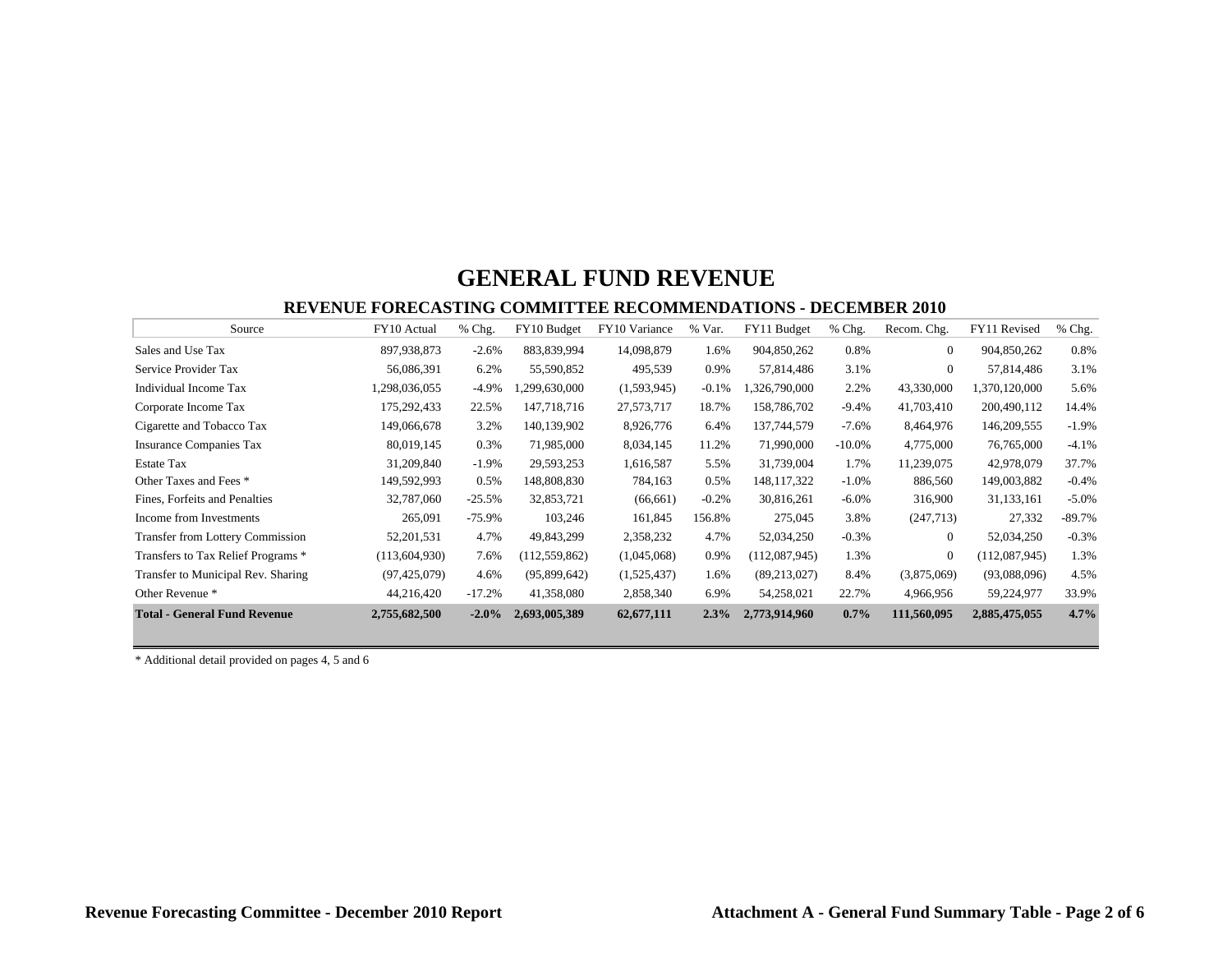#### **REVENUE FORECASTING COMMITTEE RECOMMENDATIONS - DECEMBER 2010**

| Source                                  | FY12 Budget     | $%$ Chg. | Recom. Chg. | FY12 Revised    | % Chg.   | FY13 Budget     | $%$ Chg. | Recom. Chg.  | FY13 Revised    | $%$ Chg. | FY14 Projection | $%$ Chg. | FY15 Projection % Chg. |         |
|-----------------------------------------|-----------------|----------|-------------|-----------------|----------|-----------------|----------|--------------|-----------------|----------|-----------------|----------|------------------------|---------|
| Sales and Use Tax                       | 945,475,809     | 4.5%     | $\Omega$    | 945,475,809     | 4.5%     | 992,958,416     | 5.0%     | $\Omega$     | 992,958,416     | 5.0%     | 1,036,894,736   | 4.4%     | ,070,820,228           | 3.3%    |
| Service Provider Tax                    | 59,555,680      | 3.0%     | $\Omega$    | 59,555,680      | 3.0%     | 61,840,807      | 3.8%     | $\Omega$     | 61,840,807      | 3.8%     | 64,809,166      | 4.8%     | 66,947,869             | 3.3%    |
| <b>Individual Income Tax</b>            | 1,347,525,730   | 1.6%     | 127,374,270 | ,474,900,000    | 7.6%     | 1,402,748,648   | 4.1%     | 143,001,352  | 1,545,750,000   | 4.8%     | 1,662,574,000   | 7.6%     | ,754,681,000           | 5.5%    |
| Corporate Income Tax                    | 171,138,480     | 7.8%     | 38,664,495  | 209,802,975     | 4.6%     | 184,967,914     | 8.1%     | 45, 104, 158 | 230,072,072     | 9.7%     | 252,110,933     | 9.6%     | 267,054,252            | 5.9%    |
| Cigarette and Tobacco Tax               | 134,901,044     | $-2.1%$  | 8,722,306   | 143,623,350     | $-1.8%$  | 132,580,387     | $-1.7%$  | 8,514,898    | 141,095,285     | $-1.8%$  | 138,621,367     | $-1.8%$  | 136,200,611            | $-1.7%$ |
| <b>Insurance Companies Tax</b>          | 71,990,000      | 0.0%     | 4,025,000   | 76,015,000      | $-1.0%$  | 71,990,000      | 0.0%     | 4,025,000    | 76,015,000      | 0.0%     | 76,015,000      | $0.0\%$  | 76,015,000             | 0.0%    |
| <b>Estate Tax</b>                       | 36,478,327      | 14.9%    | 4,583,185   | 41,061,512      | $-4.5%$  | 41,232,832      | 13.0%    | 8,137,845    | 49,370,677      | 20.2%    | 54,924,035      | 11.2%    | 56,950,563             | 3.7%    |
| Other Taxes and Fees *                  | 141,899,911     | $-4.2%$  | (973,709)   | 140,926,202     | $-5.4%$  | 142,266,409     | 0.3%     | (1,932,297)  | 140,334,112     | $-0.4%$  | 138,401,848     | $-1.4%$  | 140,272,961            | 1.4%    |
| Fines, Forfeits and Penalties           | 30,831,649      | 0.0%     | (68,100)    | 30,763,549      | $-1.2%$  | 30,850,149      | 0.1%     | (68,100)     | 30,782,049      | 0.1%     | 30,777,049      | 0.0%     | 30,772,049             | 0.0%    |
| Income from Investments                 | 275,045         | 0.0%     | (270,903)   | 4,142           | $-84.8%$ | 275,045         | 0.0%     | (217, 450)   | 57,595          | 1290.5%  | 205,585         | 256.9%   | 205,585                | $0.0\%$ |
| <b>Transfer from Lottery Commission</b> | 52,034,250      | $0.0\%$  | $\Omega$    | 52,034,250      | $0.0\%$  | 52,034,250      | 0.0%     | $\theta$     | 52,034,250      | $0.0\%$  | 52,034,250      | $0.0\%$  | 52,034,250             | 0.0%    |
| Transfers to Tax Relief Programs *      | (126, 984, 977) | $-13.3%$ | 0           | (126, 984, 977) | $-13.3%$ | (124, 182, 298) | 2.2%     |              | (124, 182, 298) | 2.2%     | (115, 257, 579) | 7.2%     | (115, 281, 994)        | 0.0%    |
| Transfer to Municipal Rev. Sharing      | (128, 498, 164) | $-44.0%$ | (7,842,494) | (136, 340, 658) | $-46.5%$ | (134,716,016)   | $-4.8%$  | (9,246,935)  | (143, 962, 951) | $-5.6%$  | 153,458,062)    | $-6.6%$  | (160, 928, 11)         | $-4.9%$ |
| Other Revenue *                         | 46, 163, 754    | $-14.9%$ | (3,726,738) | 42,437,016      | $-28.3%$ | 46,076,090      | $-0.2%$  | (2,227,256)  | 43,848,834      | 3.3%     | 43, 317, 373    | $-1.2%$  | 42,850,998             | $-1.1%$ |
| <b>Total - General Fund Revenue</b>     | 2,782,786,538   | 0.3%     | 170,487,312 | 2,953,273,850   | 2.3%     | 2,900,922,633   | 4.2%     | 195,091,215  | 3,096,013,848   | $4.8\%$  | 3,281,969,701   | $6.0\%$  | 3,418,595,261          | 4.2%    |
|                                         |                 |          |             |                 |          |                 |          | 365,578,527  |                 |          |                 |          |                        |         |

\* Additional detail provided on pages 4, 5 and 6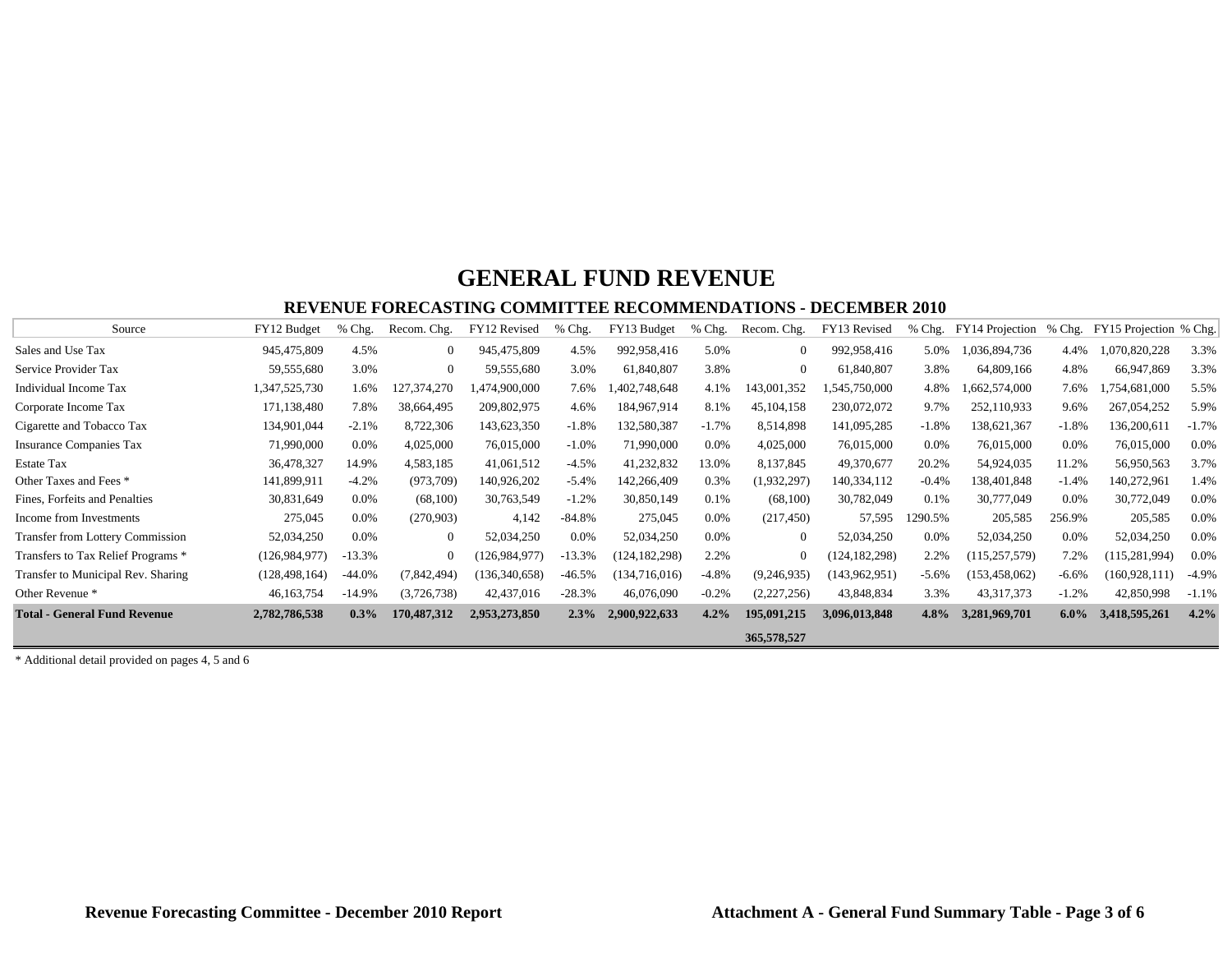#### **REVENUE FORECASTING COMMITTEE RECOMMENDATIONS - DECEMBER 2010**

| Source                                             | FY04 Actual    | % Chg.   | FY05 Actual        | % Chg.               | FY06 Actual     | % Chg.    | FY07 Actual    | % Chg.       | FY08 Actual     | % Chg.   | FY09 Actual      | % Chg.    |
|----------------------------------------------------|----------------|----------|--------------------|----------------------|-----------------|-----------|----------------|--------------|-----------------|----------|------------------|-----------|
| <b>Detail of Other Taxes and Fees:</b>             |                |          |                    |                      |                 |           |                |              |                 |          |                  |           |
| - Property Tax - Unorganized Territory             | 10,709,308     | 7.8%     | 10,622,666         | $-0.8%$              | 11,559,305      | 8.8%      | 11,376,293     | $-1.6%$      | 12,217,081      | 7.4%     | 12,633,755       | 3.4%      |
| - Real Estate Transfer Tax                         | 22,196,221     | 106.1%   | 24,113,439         | 8.6%                 | 24,595,580      | 2.0%      | 22,206,638     | $-9.7%$      | 17,465,240      | $-21.4%$ | 17,184,746       | $-1.6%$   |
| - Liquor Taxes and Fees                            | 17,485,024     | 2.0%     | 17,432,377         | $-0.3%$              | 18,814,733      | 7.9%      | 20,283,406     | 7.8%         | 20,673,308      | 1.9%     | 20,844,377       | 0.8%      |
| - Corporation Fees & Licenses                      | 4,525,994      | 8.1%     | 6,884,833          | 52.1%                | 7,710,325       | 12.0%     | 7,935,294      | 2.9%         | 7,969,156       | 0.4%     | 7,931,072        | $-0.5%$   |
| - Telecommunications Personal Prop. Tax            | 27,991,188     | $-4.4%$  | 25,403,214         | $-9.2%$              | 20,627,030      | $-18.8%$  | 16,317,029     | $-20.9%$     | 16,858,472      | 3.3%     | 19,536,483       | 15.9%     |
| - Finance Industry Fees                            | 9,572,280      | 3.0%     | 18,641,800         | 94.7%                | 20,471,110      | 9.8%      | 22,004,030     | 7.5%         | 23,638,820      | 7.4%     | 23,901,210       | 1.1%      |
| - Milk Handling Fee                                | $\bf{0}$       | N/A      | $\bf{0}$           | N/A                  | 1,867,527       | N/A       | 2,561,972      | 37.2%        | 631,997         | $-75.3%$ | 6,605,226        | 945.1%    |
| - Racino Revenue                                   | 1,036,539      | $-4.6%$  | 1,362,611          | 31.5%                | 5,262,230       | 286.2%    | 8,607,317      | 63.6%        | 8,384,464       | $-2.6%$  | 8,730,346        | 4.1%      |
| - Boat, ATV and Snowmobile Fees                    | 3,974,546      | 60.0%    | 4,148,936          | 4.4%                 | 3,477,043       | $-16.2%$  | 4,162,079      | 19.7%        | 4,295,524       | 3.2%     | 4,262,523        | $-0.8%$   |
| - Hunting and Fishing License Fees                 | 16,898,278     | 21.1%    | 16,691,165         | $-1.2%$              | 16,840,079      | 0.9%      | 16,401,841     | $-2.6%$      | 15,683,316      | $-4.4%$  | 15,378,849       | $-1.9%$   |
| - Other Miscellaneous Taxes and Fees               | 11,915,773     | $-16.5%$ | 11,945,985         | 0.3%                 | 11,314,268      | $-5.3%$   | 12,065,538     | 6.6%         | 12,398,134      | 2.8%     | 11,900,988       | $-4.0%$   |
| Subtotal - Other Taxes and Fees                    | 126, 305, 151  | 12.4%    | 137,247,024        | 8.7%                 | 142,539,230     | 3.9%      | 143,921,436    | 1.0%         | 140,215,511     | $-2.6%$  | 148,909,575      | 6.2%      |
| <b>Detail of Other Revenue:</b>                    |                |          |                    |                      |                 |           |                |              |                 |          |                  |           |
| - Liquor Sales and Operations                      | 102, 182, 743  | 291.9%   | 49,845,027         | $-51.2%$             | 2,560,044       | $-94.9%$  | 4,440,935      | 73.5%        | 5,561,666       | 25.2%    | 6,220,864        | 11.9%     |
| - Targeted Case Management (HHS)                   | 34,762,095     | 4.6%     | 34,518,055         | $-0.7%$              | 25,687,188      | $-25.6%$  | 12,834,382     | $-50.0%$     | 12,157,093      | $-5.3%$  | 13,946,371       | 14.7%     |
| - State Cost Allocation Program                    | 10,438,262     | $-5.0%$  | 12,891,574         | 23.5%                | 13,281,561      | 3.0%      | 15,428,622     | 16.2%        | 16,289,386      | 5.6%     | 16,104,670       | $-1.1%$   |
| - Unclaimed Property Transfer                      | 16,763,948     | 104.9%   | 10,000,000         | $-40.3%$             | 14,880,517      | 48.8%     | 10,499,528     | $-29.4%$     | 11,114,735      | 5.9%     | 13,212,409       | 18.9%     |
| - Tourism Transfer                                 | (7,213,282)    | N/A      | (7,554,190)        | $-4.7%$              | (7,762,689)     | $-2.8%$   | (8,221,338)    | $-5.9%$      | (8,708,437)     | $-5.9%$  | (9,068,407)      | $-4.1%$   |
| - Transfer to Maine Milk Pool                      | $\overline{0}$ | N/A      | $\mathbf{0}$       | N/A                  | (2,616,160)     | N/A       | (10, 158, 802) | $-288.3%$    | (1,078,425)     | 89.4%    | (11,810,960)     | $-995.2%$ |
| - Transfer to STAR Transportation Fund             | $\mathbf{0}$   | N/A      | $\Omega$           | N/A                  | $\mathbf{0}$    | N/A       | $\overline{0}$ | N/A          | $\overline{0}$  | N/A      | $\boldsymbol{0}$ | N/A       |
| - Other Miscellaneous Revenue                      | 43,501,344     | 146.2%   | 31,335,111         | $-28.0%$             | 26,472,928      | $-15.5%$  | 41,217,346     | 55.7%        | 27,233,620      | $-33.9%$ | 24,807,971       | $-8.9%$   |
| Subtotal - Other Revenue                           | 200, 435, 111  | 108.5%   | 131,035,578        | $-34.6%$             | 72,503,389      | $-44.7%$  | 66,040,674     | $-8.9%$      | 62,569,638      | $-5.3%$  | 53,412,918       | $-14.6%$  |
| <b>Detail of Transfers to Tax Relief Programs:</b> |                |          |                    |                      |                 |           |                |              |                 |          |                  |           |
| - Maine Resident Property Tax Program              |                |          | (26,030,227)       | N/A                  | (42,796,070)    | $-64.4%$  | (44, 440, 759) | $-3.8%$      | (46,689,380)    | $-5.1%$  | (48, 751, 672)   | $-4.4%$   |
| - BETR - Business Equipment Tax Reimb.             |                |          | $\mathbf{0}$       | N/A                  | (67,065,810)    | N/A       | (66, 553, 092) | 0.8%         | (67, 875, 376)  | $-2.0%$  | (66,009,487)     | 2.7%      |
| - BETE - Municipal Bus. Equip. Tax Reimb.          |                |          | $\overline{0}$     | N/A                  | $\mathbf{0}$    | N/A       | $\overline{0}$ | N/A          | $\overline{0}$  | N/A      | (8,170,661)      | N/A       |
| Subtotal - Tax Relief Transfers                    |                |          | (26,030,227)       | N/A                  | (109, 861, 880) | $-322.1%$ | (110,993,852)  | $-1.0%$      | (114, 564, 757) | $-3.2%$  | (122, 931, 820)  | $-7.3%$   |
| IF&W Total Revenue **                              | 21,902,902     | 24.5%    | 21,817,659         | $-0.4%$              | 21,530,955      | $-1.3%$   | 21,663,828     | 0.6%         | 20,965,692      | $-3.2%$  | 20,579,500       | $-1.8%$   |
| $c + c + c$<br><b>AA TOATT D</b>                   | $\mathbf{r}$   |          | $\sim$<br>$\cdots$ | $\sim$ $\sim$ $\sim$ | $\sqrt{2}$      |           | $\sim$         | $\mathbf{r}$ |                 |          |                  |           |

\*\* IF&W Revenue is a component of the Other Revenue line but is not included in the Detail of Other Revenue because it includes Other Revenue classified above.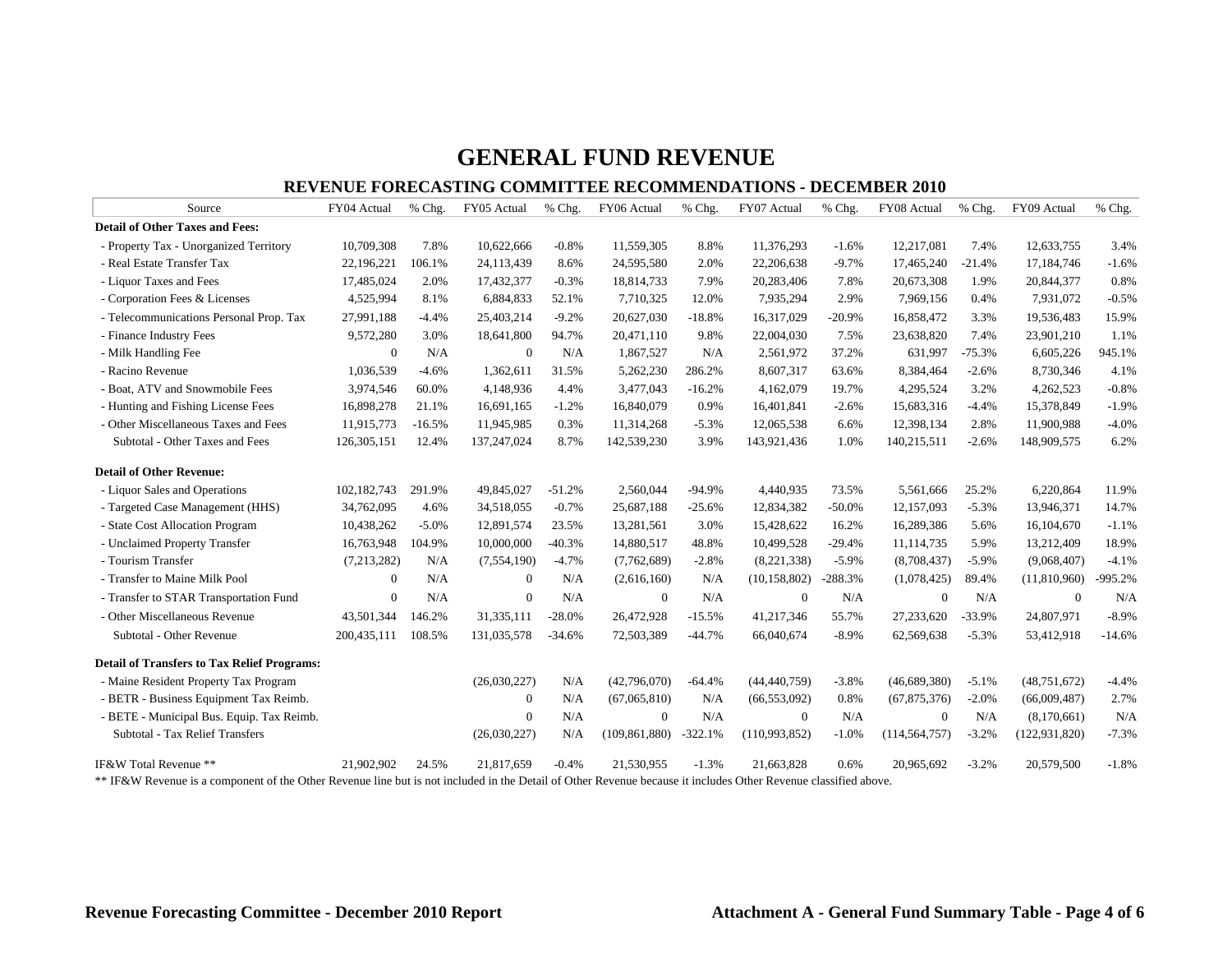#### **REVENUE FORECASTING COMMITTEE RECOMMENDATIONS - DECEMBER 2010**

| Source                                             | FY10 Actual     | % Chg.   | FY10 Budget     | FY10 Variance  | % Var.  | FY11 Budget   | % Chg.   | Recom. Chg.      | FY11 Revised   | $%$ Chg. |
|----------------------------------------------------|-----------------|----------|-----------------|----------------|---------|---------------|----------|------------------|----------------|----------|
| <b>Detail of Other Taxes and Fees:</b>             |                 |          |                 |                |         |               |          |                  |                |          |
| - Property Tax - Unorganized Territory             | 13,217,886      | 4.6%     | 14,605,928      | (1,388,042)    | $-9.5%$ | 13,245,281    | 0.2%     | $\mathbf{0}$     | 13,245,281     | 0.2%     |
| - Real Estate Transfer Tax                         | 12,181,181      | $-29.1%$ | 13,148,078      | (966, 897)     | $-7.4%$ | 14,922,365    | 22.5%    | (1,624,313)      | 13,298,052     | 9.2%     |
| - Liquor Taxes and Fees                            | 20,361,554      | $-2.3%$  | 20,466,911      | (105, 357)     | $-0.5%$ | 20,413,193    | 0.3%     | $\overline{0}$   | 20,413,193     | 0.3%     |
| - Corporation Fees & Licenses                      | 8,168,981       | 3.0%     | 7,505,099       | 663,882        | 8.8%    | 7,505,099     | $-8.1%$  | 192,000          | 7,697,099      | $-5.8%$  |
| - Telecommunications Personal Prop. Tax            | 17,523,926      | $-10.3%$ | 16,996,988      | 526,938        | 3.1%    | 16,775,988    | $-4.3%$  | $\overline{0}$   | 16,775,988     | $-4.3%$  |
| - Finance Industry Fees                            | 23,831,582      | $-0.3%$  | 22,475,930      | 1,355,652      | 6.0%    | 22,365,980    | $-6.1%$  | 500,000          | 22,865,980     | $-4.1%$  |
| - Milk Handling Fee                                | 10,105,521      | 53.0%    | 10,344,405      | (238, 884)     | $-2.3%$ | 3,848,975     | $-61.9%$ | 2,100,997        | 5,949,972      | $-41.1%$ |
| - Racino Revenue                                   | 10,421,318      | 19.4%    | 10,419,379      | 1,939          | 0.0%    | 10,855,590    | 4.2%     | 66,383           | 10,921,973     | 4.8%     |
| - Boat, ATV and Snowmobile Fees                    | 4,730,068       | 11.0%    | 4,098,040       | 632,028        | 15.4%   | 4,500,295     | $-4.9%$  | $\mathbf{0}$     | 4,500,295      | $-4.9%$  |
| - Hunting and Fishing License Fees                 | 16,277,082      | 5.8%     | 17,042,965      | (765, 883)     | $-4.5%$ | 17,420,998    | 7.0%     | $\overline{0}$   | 17,420,998     | 7.0%     |
| - Other Miscellaneous Taxes and Fees               | 12,773,892      | 7.3%     | 11,705,107      | 1,068,785      | 9.1%    | 16,263,558    | 27.3%    | (348, 507)       | 15,915,051     | 24.6%    |
| Subtotal - Other Taxes and Fees                    | 149,592,993     | 0.5%     | 148,808,830     | 784,163        | 0.5%    | 148, 117, 322 | $-1.0%$  | 886,560          | 149,003,882    | $-0.4%$  |
| <b>Detail of Other Revenue:</b>                    |                 |          |                 |                |         |               |          |                  |                |          |
| - Liquor Sales and Operations                      | 6,784,941       | 9.1%     | 6,784,100       | 841            | 0.0%    | 7,391,759     | 8.9%     | $\boldsymbol{0}$ | 7,391,759      | 8.9%     |
| - Targeted Case Management (HHS)                   | 19,490,000      | 39.7%    | 20,495,347      | (1,005,347)    | $-4.9%$ | 18,097,695    | $-7.1%$  | 5,062,034        | 23,159,729     | 18.8%    |
| - State Cost Allocation Program                    | 16,008,673      | $-0.6%$  | 15,627,014      | 381,659        | 2.4%    | 16,581,224    | 3.6%     | 117,835          | 16,699,059     | 4.3%     |
| - Unclaimed Property Transfer                      | 5,855,999       | $-55.7%$ | 2,333,420       | 3,522,579      | 151.0%  | 2,333,420     | $-60.2%$ | $\mathbf{0}$     | 2,333,420      | $-60.2%$ |
| - Tourism Transfer                                 | (9,022,023)     | 0.5%     | (9,007,298)     | (14, 725)      | 0.2%    | (8,972,750)   | 0.5%     | (76, 127)        | (9,048,877)    | $-0.3%$  |
| - Transfer to Maine Milk Pool                      | (13,349,600)    | $-13.0%$ | (13,349,600)    | $\overline{0}$ | 0.0%    | (4,011,691)   | 69.9%    | $\overline{0}$   | (4,011,691)    | 69.9%    |
| - Transfer to STAR Transportation Fund             | (3, 134, 861)   | N/A      | (3,134,861)     | $\overline{0}$ | 0.0%    | (2,946,769)   | 6.0%     | (153, 583)       | (3,100,352)    | 1.1%     |
| - Other Miscellaneous Revenue                      | 21,583,291      | $-13.0%$ | 21,609,958      | (26, 667)      | $-0.1%$ | 25,785,133    | 19.5%    | 16,797           | 25,801,930     | 19.5%    |
| Subtotal - Other Revenue                           | 44,216,420      | $-17.2%$ | 41,358,080      | 2,858,340      | 6.9%    | 54,258,021    | 22.7%    | 4,966,956        | 59,224,977     | 33.9%    |
| <b>Detail of Transfers to Tax Relief Programs:</b> |                 |          |                 |                |         |               |          |                  |                |          |
| - Maine Resident Property Tax Program              | (40,851,593)    | 16.2%    | (40,500,000)    | (351,593)      | 0.9%    | (43,500,000)  | $-6.5%$  | $\overline{0}$   | (43,500,000)   | $-6.5%$  |
| - BETR - Business Equipment Tax Reimb.             | (58, 198, 436)  | 11.8%    | (57, 588, 138)  | (610, 298)     | 1.1%    | (51,043,140)  | 12.3%    | $\mathbf{0}$     | (51,043,140)   | 12.3%    |
| - BETE - Municipal Bus. Equip. Tax Reimb.          | (14, 554, 901)  | $-78.1%$ | (14, 471, 724)  | (83, 177)      | 0.6%    | (17,544,805)  | $-20.5%$ | $\boldsymbol{0}$ | (17, 544, 805) | $-20.5%$ |
| Subtotal - Tax Relief Transfers                    | (113, 604, 930) | 7.6%     | (112, 559, 862) | (1,045,068)    | 0.9%    | (112,087,945) | 1.3%     | $\mathbf{0}$     | (112,087,945)  | 1.3%     |
| IF&W Total Revenue **                              | 22,039,520      | 7.1%     | 22,189,917      | (150, 397)     | $-0.7%$ | 23,061,115    | 4.6%     | 6,919            | 23,068,034     | 4.7%     |

\*\* IF&W Revenue is a component of the Other Revenue line but is not included in the Detail of Other Revenue because it includes Other Revenue classified above.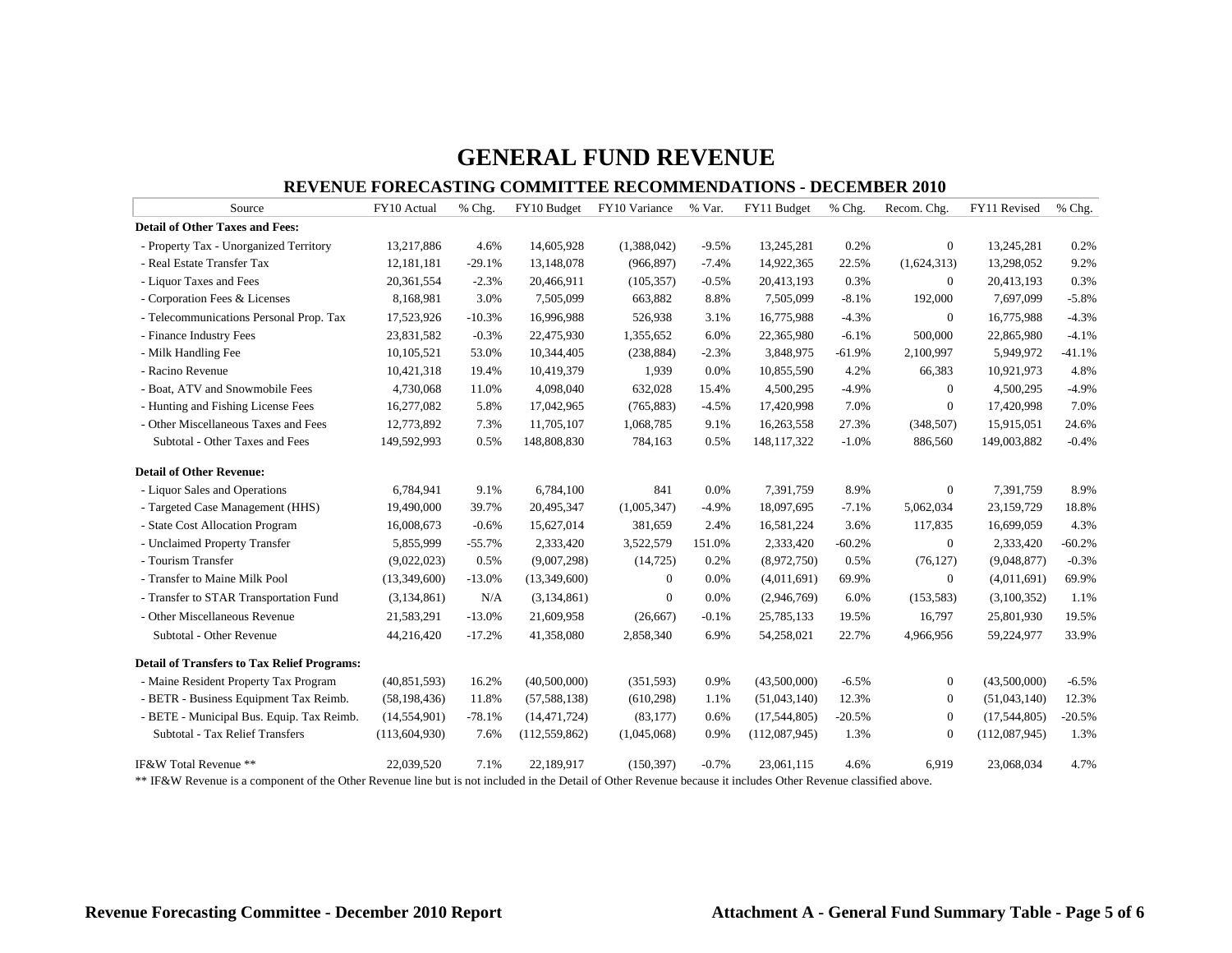#### **REVENUE FORECASTING COMMITTEE RECOMMENDATIONS - DECEMBER 2010**

| Source                                                                                                                                                         | FY12 Budget           | $%$ Chg. | Recom. Chg.    | FY12 Revised    | % Chg.    | FY13 Budget     | $%$ Chg. | Recom. Chg.    | FY13 Revised    |          |                 |          | % Chg. FY14 Projection % Chg. FY15 Projection % Chg. |          |
|----------------------------------------------------------------------------------------------------------------------------------------------------------------|-----------------------|----------|----------------|-----------------|-----------|-----------------|----------|----------------|-----------------|----------|-----------------|----------|------------------------------------------------------|----------|
| Detail of Other Taxes and Fees:                                                                                                                                |                       |          |                |                 |           |                 |          |                |                 |          |                 |          |                                                      |          |
| - Property Tax - Unorganized Territory                                                                                                                         | 13,700,357            | 3.4%     | $\overline{0}$ | 13,700,357      | 3.4%      | 14,114,107      | 3.0%     | $\Omega$       | 14,114,107      | 3.0%     | 14,537,530      | 3.0%     | 14,973,656                                           | 3.0%     |
| - Real Estate Transfer Tax                                                                                                                                     | 13,723,377            | $-8.0\%$ | (2,638,027)    | 11,085,350      | $-16.6%$  | 15,245,148      | 11.1%    | (2,775,469)    | 12,469,679      | 12.5%    | 9,787,503       | $-21.5%$ | 10,886,403                                           | 11.2%    |
| - Liquor Taxes and Fees                                                                                                                                        | 20,378,357            | $-0.2%$  | $\Omega$       | 20,378,357      | $-0.2%$   | 20,412,066      | 0.2%     | $\theta$       | 20,412,066      | 0.2%     | 20,445,452      | 0.2%     | 20,479,372                                           | 0.2%     |
| - Corporation Fees & Licenses                                                                                                                                  | 7,505,099             | 0.0%     | 192,000        | 7,697,099       | 0.0%      | 7,505,099       | 0.0%     | 192,000        | 7,697,099       | 0.0%     | 7,697,099       | 0.0%     | 7,697,099                                            | 0.0%     |
| - Telecommunications Personal Prop. Tax                                                                                                                        | 16,014,397            | $-4.5%$  | (1,525,181)    | 14,489,216      | $-13.6%$  | 15,251,807      | $-4.8%$  | (1,525,181)    | 13,726,626      | $-5.3%$  | 13,726,626      | 0.0%     | 13,726,626                                           | 0.0%     |
| - Finance Industry Fees                                                                                                                                        | 22,365,980            | 0.0%     | 500,000        | 22,865,980      | 0.0%      | 22,365,980      | 0.0%     | 500,000        | 22,865,980      | 0.0%     | 22,865,980      | 0.0%     | 22,865,980                                           | 0.0%     |
| - Milk Handling Fee                                                                                                                                            | 3,379,588             | $-12.2%$ | 2,910,200      | 6,289,788       | 5.7%      | 3,379,588       | 0.0%     | 2,253,058      | 5,632,646       | $-10.4%$ | 5,632,646       | $0.0\%$  | 5,632,646                                            | 0.0%     |
| - Racino Revenue                                                                                                                                               | 11,252,039            | 3.7%     | (406, 401)     | 10,845,638      | $-0.7%$   | 10,398,497      | $-7.6%$  | (505, 536)     | 9,892,961       | $-8.8%$  | 10,177,030      | 2.9%     | 10,469,622                                           | 2.9%     |
| - Boat, ATV and Snowmobile Fees                                                                                                                                | 4,500,295             | 0.0%     | $\Omega$       | 4,500,295       | 0.0%      | 4,500,295       | 0.0%     | $\Omega$       | 4,500,295       | 0.0%     | 4,500,295       | 0.0%     | 4,500,295                                            | 0.0%     |
| - Hunting and Fishing License Fees                                                                                                                             | 17,420,998            | 0.0%     | $\overline{0}$ | 17,420,998      | 0.0%      | 17,420,998      | 0.0%     | $\Omega$       | 17,420,998      | 0.0%     | 17,420,998      | 0.0%     | 17,420,998                                           | 0.0%     |
| - Other Miscellaneous Taxes and Fees                                                                                                                           | 11,659,424            | $-28.3%$ | (6,300)        | 11,653,124      | $-26.8%$  | 11,672,824      | 0.1%     | (71, 169)      | 11,601,655      | $-0.4%$  | 11,610,689      | 0.1%     | 11,620,264                                           | 0.1%     |
| Subtotal - Other Taxes and Fees                                                                                                                                | 141,899,911           |          | (973, 709)     | 140,926,202     | $-5.4%$   | 142,266,409     | 0.3%     | (1,932,297)    | 140,334,112     | $-0.4%$  | 138,401,848     | $-1.4%$  | 140,272,961                                          | 1.4%     |
| Detail of Other Revenue:                                                                                                                                       |                       |          |                |                 |           |                 |          |                |                 |          |                 |          |                                                      |          |
| - Liquor Sales and Operations                                                                                                                                  | 7,691,759             | 4.1%     | $\overline{0}$ | 7,691,759       | 4.1%      | 7,891,759       | 2.6%     | $\overline{0}$ | 7,891,759       | 2.6%     | 7,891,759       | 0.0%     | 7,891,759                                            | 0.0%     |
| - Targeted Case Management (HHS)                                                                                                                               | 16,851,418            | $-6.9%$  | (2,784,367)    | 14,067,051      | $-39.3%$  | 16,851,418      | 0.0%     | (2,784,367)    | 14,067,051      | 0.0%     | 14,067,051      | 0.0%     | 14,067,051                                           | 0.0%     |
| - State Cost Allocation Program                                                                                                                                | 16,533,703            | $-0.3%$  | (65,769)       | 16,467,934      | $-1.4%$   | 16,533,703      | 0.0%     | (96, 450)      | 16,437,253      | $-0.2%$  | 16,437,253      | 0.0%     | 16,437,253                                           | 0.0%     |
| - Unclaimed Property Transfer                                                                                                                                  | 2,333,420             | 0.0%     | $\overline{0}$ | 2,333,420       | 0.0%      | 2,333,420       | 0.0%     | $\mathbf{0}$   | 2,333,420       | 0.0%     | 2,333,420       | 0.0%     | 2,333,420                                            | 0.0%     |
| - Tourism Transfer                                                                                                                                             | (9,090,075)           | $-1.3%$  | (215, 175)     | (9,305,250)     | $-2.8%$   | (9,392,175)     | $-3.3%$  | (269, 325)     | (9,661,500)     | $-3.8%$  | (10, 127, 000)  | $-4.8%$  | (10,630,975)                                         | $-5.0%$  |
| - Transfer to Maine Milk Pool                                                                                                                                  | $(9,422,556) -134.9%$ |          | (413,270)      | (9,835,826)     | $-145.2%$ | (9,422,556)     | 0.0%     | 1.176.604      | (8,245,952)     | 16.2%    | (8,245,952)     | $0.0\%$  | (8,245,952)                                          | 0.0%     |
| - Transfer to STAR Transportation Fund                                                                                                                         | (2,970,343)           | $-0.8%$  | (144, 657)     | (3,115,000)     | $-0.5%$   | (3,000,047)     | $-1.0%$  | (129, 953)     | (3,130,000)     | $-0.5%$  | (3,160,000)     | $-1.0%$  | (3,190,000)                                          | $-0.9%$  |
| - Other Miscellaneous Revenue                                                                                                                                  | 24,236,428            | $-6.0\%$ | (103,500)      | 24,132,928      | $-6.5%$   | 24,280,568      | 0.2%     | (123,765)      | 24,156,803      | 0.1%     | 24,120,842      | $-0.1%$  | 24,188,442                                           | 0.3%     |
| Subtotal - Other Revenue                                                                                                                                       | 46,163,754            | $-14.9%$ | (3,726,738)    | 42,437,016      | $-28.3%$  | 46,076,090      | $-0.2%$  | (2,227,256)    | 43,848,834      | 3.3%     | 43,317,373      | $-1.2%$  | 42,850,998                                           | $-1.1%$  |
| <b>Detail of Transfers to Tax Relief Programs:</b>                                                                                                             |                       |          |                |                 |           |                 |          |                |                 |          |                 |          |                                                      |          |
| - Maine Resident Property Tax Program                                                                                                                          | (56,000,000)          | $-28.7%$ | $\overline{0}$ | (56,000,000)    | $-28.7%$  | (57,700,000)    | $-3.0%$  | $\mathbf{0}$   | (57,700,000)    | $-3.0%$  | (53, 547, 597)  | 7.2%     | (55,203,454)                                         | $-3.1%$  |
| - BETR - Business Equipment Tax Reimb.                                                                                                                         | (51, 552, 995)        | $-1.0%$  | $\Omega$       | (51, 552, 995)  | $-1.0%$   | (46, 282, 583)  | 10.2%    | $\Omega$       | (46, 282, 583)  | 10.2%    | (42,100,000)    | 9.0%     | (38,500,000)                                         | 8.6%     |
| BETE - Municipal Bus. Equip. Tax Reimb.                                                                                                                        | (19, 431, 982)        | $-10.8%$ | $\Omega$       | (19, 431, 982)  | $-10.8%$  | (20, 199, 715)  | $-4.0%$  | $\theta$       | (20, 199, 715)  | $-4.0%$  | (19,609,982)    | 2.9%     | (21,578,540)                                         | $-10.0%$ |
| Subtotal - Tax Relief Transfers                                                                                                                                | (126.984.977)         | $-13.3%$ | $\Omega$       | (126, 984, 977) | $-13.3%$  | (124, 182, 298) | 2.2%     |                | (124, 182, 298) | 2.2%     | (115, 257, 579) | 7.2%     | (115, 281, 994)                                      | 0.0%     |
| IF&W Total Revenue **                                                                                                                                          | 23,063,573            | 0.0%     | 9.701          | 23.073.274      | 0.0%      | 23.070.446      | $0.0\%$  | 9.526          | 23.079.972      | 0.0%     | 23,089,006      | $0.0\%$  | 23,098,581                                           | 0.0%     |
| ** IE&W Revenue is a component of the Other Revenue line but is not included in the Detail of Other Revenue because it includes Other Revenue classified above |                       |          |                |                 |           |                 |          |                |                 |          |                 |          |                                                      |          |

IF&W Revenue is a component of the Other Revenue line but is not included in the Detail of Other Revenue because it includes Other Revenue classified above.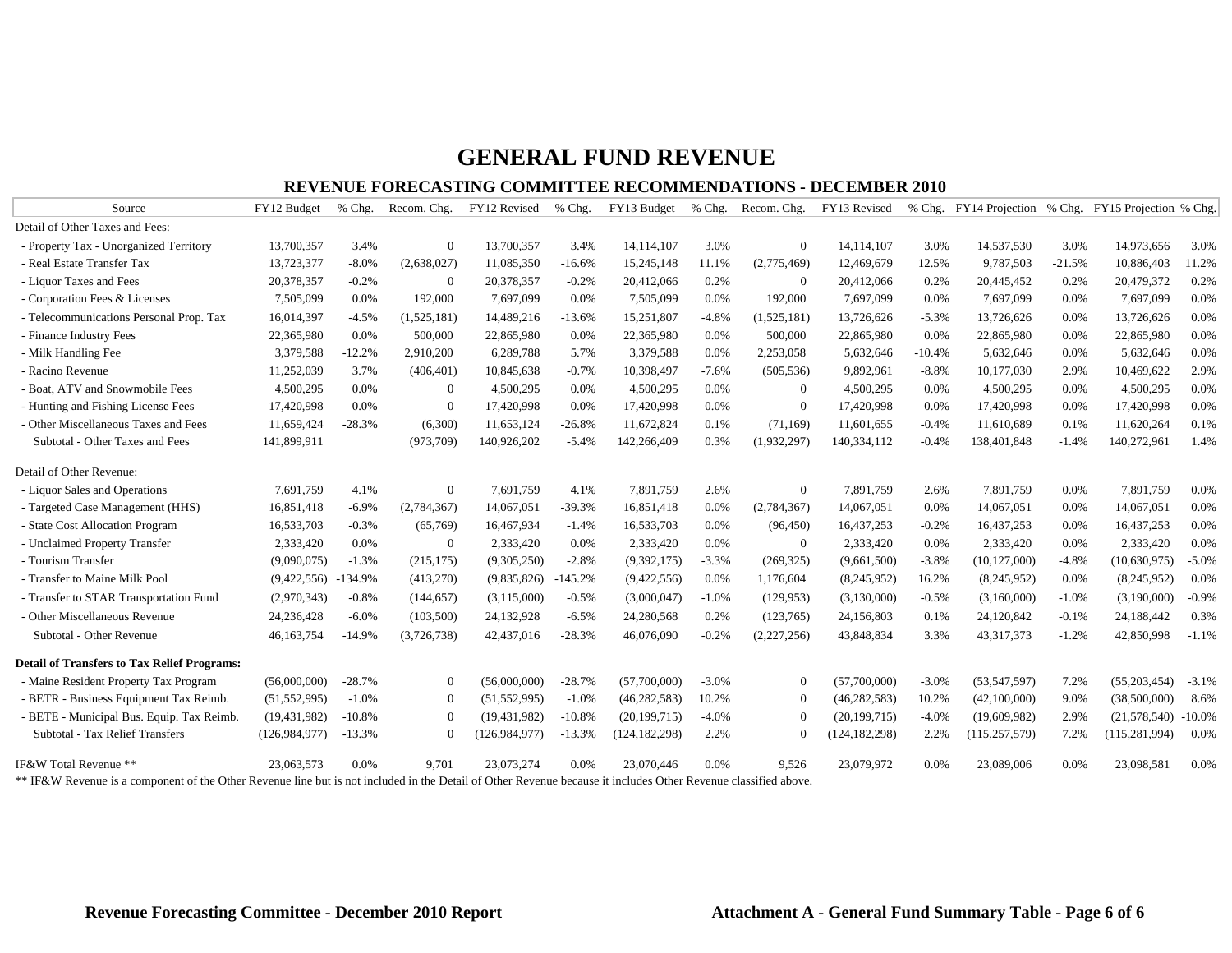# **HIGHWAY FUND REVENUE**

### **REVENUE FORECASTING COMMITTEE RECOMMENDATIONS - DECEMBER 2010**

| <b>Source</b>                             |                  | FY03Actual FY04 Actual % Chg. FY05 Actual % Chg. FY06 Actual % Chg. FY07 Actual % Chg. FY08 Actual % Chg. FY09 Actual % Chg. |          |                  |          |                  |          |                  |          |                  |          |                |          |
|-------------------------------------------|------------------|------------------------------------------------------------------------------------------------------------------------------|----------|------------------|----------|------------------|----------|------------------|----------|------------------|----------|----------------|----------|
| <b>Fuel Taxes</b>                         |                  |                                                                                                                              |          |                  |          |                  |          |                  |          |                  |          |                |          |
| - Gasoline Tax                            | 154,596,316      | 175,970,766                                                                                                                  | 13.8%    | 178,845,268      | 1.6%     | 181,329,183      | 1.4%     | 185,677,576      | 2.4%     | 183,710,458      | $-1.1%$  | 178,960,918    | $-2.6%$  |
| - Special Fuel and Road Use Taxes         | 36,402,613       | 40.391.130                                                                                                                   | 11.0%    | 45,400,514       | 12.4%    | 44,805,900       | $-1.3%$  | 45,805,856       | 2.2%     | 46,139,086       | 0.7%     | 41,811,377     | $-9.4%$  |
| - Transcap Transfers - Fuel Taxes         | $\boldsymbol{0}$ | $\mathbf{0}$                                                                                                                 | N/A      | $\mathbf{0}$     | N/A      | $\mathbf{0}$     | N/A      | $\boldsymbol{0}$ | N/A      | $\boldsymbol{0}$ | N/A      | $\mathbf{0}$   | N/A      |
| - Other Fund Gasoline Tax Distributions   | (3,097,921)      | (3,761,053)                                                                                                                  | $-21.4%$ | (3,761,053)      | 0.0%     | (4,559,774)      | $-21.2%$ | (4,659,415)      | $-2.2%$  | (4,614,205)      | 1.0%     | (4,556,751)    | 1.2%     |
| Subtotal - Fuel Taxes                     | 187,901,008      | 212,600,843                                                                                                                  | 13.1%    | 220,484,728      | 3.7%     | 221,575,309      | 0.5%     | 226,824,018      | 2.4%     | 225, 235, 339    | $-0.7\%$ | 216,215,544    | $-4.0%$  |
| Motor Vehicle Registration and Fees       |                  |                                                                                                                              |          |                  |          |                  |          |                  |          |                  |          |                |          |
| - Motor Vehicle Registration Fees         | 61,299,452       | 64,508,751                                                                                                                   | 5.2%     | 65,980,294       | 2.3%     | 65,905,489       | $-0.1%$  | 65,216,811       | $-1.0%$  | 64,512,423       | $-1.1%$  | 62,630,817     | $-2.9%$  |
| - License Plate Fees                      | 1,992,739        | 2,169,867                                                                                                                    | 8.9%     | 2,215,622        | 2.1%     | 2,255,091        | 1.8%     | 2,355,987        | 4.5%     | 2,460,929        | 4.5%     | 3,232,451      | 31.4%    |
| - Long-term Trailer Registration Fees     | $\boldsymbol{0}$ | $\boldsymbol{0}$                                                                                                             | N/A      | $\mathbf{0}$     | N/A      | $\mathbf{0}$     | N/A      | $\mathbf{0}$     | N/A      | $\boldsymbol{0}$ | N/A      | 7,450,990      | N/A      |
| - Title Fees                              | 9,962,698        | 10,308,628                                                                                                                   | 3.5%     | 10,946,453       | 6.2%     | 10,327,181       | $-5.7%$  | 9,697,812        | $-6.1%$  | 9,363,014        | $-3.5%$  | 9,780,026      | 4.5%     |
| - Motor Vehicle Operator License Fees     | 8,663,680        | 5,283,077                                                                                                                    | $-39.0%$ | 5,185,412        | $-1.8%$  | 8,883,379        | 71.3%    | 9,720,114        | 9.4%     | 9,450,155        | $-2.8%$  | 8,489,006      | $-10.2%$ |
| - Transcap Transfers - Motor Vehicle Fees | $\boldsymbol{0}$ | $\boldsymbol{0}$                                                                                                             | N/A      | $\boldsymbol{0}$ | N/A      | $\boldsymbol{0}$ | N/A      | $\boldsymbol{0}$ | N/A      | $\boldsymbol{0}$ | N/A      | $\overline{0}$ | N/A      |
| Subtotal - Motor Vehicle Reg. & Fees      | 81,918,569       | 82,270,323                                                                                                                   | 0.4%     | 84,327,780       | 2.5%     | 87,371,140       | 3.6%     | 86,990,724       | $-0.4%$  | 85,786,520       | $-1.4%$  | 91,583,289     | 6.8%     |
| Motor Vehicle Inspection Fees             | 3,041,881        | 3,117,447                                                                                                                    | 2.5%     | 3,095,940        | $-0.7\%$ | 3,098,785        | 0.1%     | 3,101,739        | 0.1%     | 2,940,387        | $-5.2%$  | 2,975,807      | 1.2%     |
| Other Highway Fund Taxes and Fees         | 2,236,218        | 1,898,182                                                                                                                    | $-15.1%$ | 1,466,368        | $-22.7%$ | 1,561,657        | 6.5%     | 1,532,730        | $-1.9%$  | 1,552,173        | 1.3%     | 1,392,598      | $-10.3%$ |
| Fines, Forfeits and Penalties             | 2,531,692        | 1,918,703                                                                                                                    | $-24.2%$ | 1,518,580        | $-20.9%$ | 1,809,813        | 19.2%    | 1,668,000        | $-7.8%$  | 1,747,986        | 4.8%     | 1,785,197      | 2.1%     |
| Income from Investments                   | 1,338,794        | 720,046                                                                                                                      | $-46.2%$ | 1,440,739        | 100.1%   | 1,833,806        | 27.3%    | 1,105,987        | $-39.7%$ | 1,152,491        | 4.2%     | 480,419        | $-58.3%$ |
| Other Highway Fund Revenues               | 9,277,923        | 9,502,442                                                                                                                    | 2.4%     | 13,744,020       | 44.6%    | 9,295,646        | $-32.4%$ | 9,597,886        | 3.3%     | 9,721,683        | 1.3%     | 9,809,296      | 0.9%     |
| <b>Total - Highway Fund Revenue</b>       | 288.246.085      | 312,027,986                                                                                                                  | $8.3\%$  | 326,078,155      | 4.5%     | 326,546,157      | $0.1\%$  | 330,821,083      | 1.3%     | 328,136,579      | $-0.8\%$ | 324, 242, 149  | $-1.2%$  |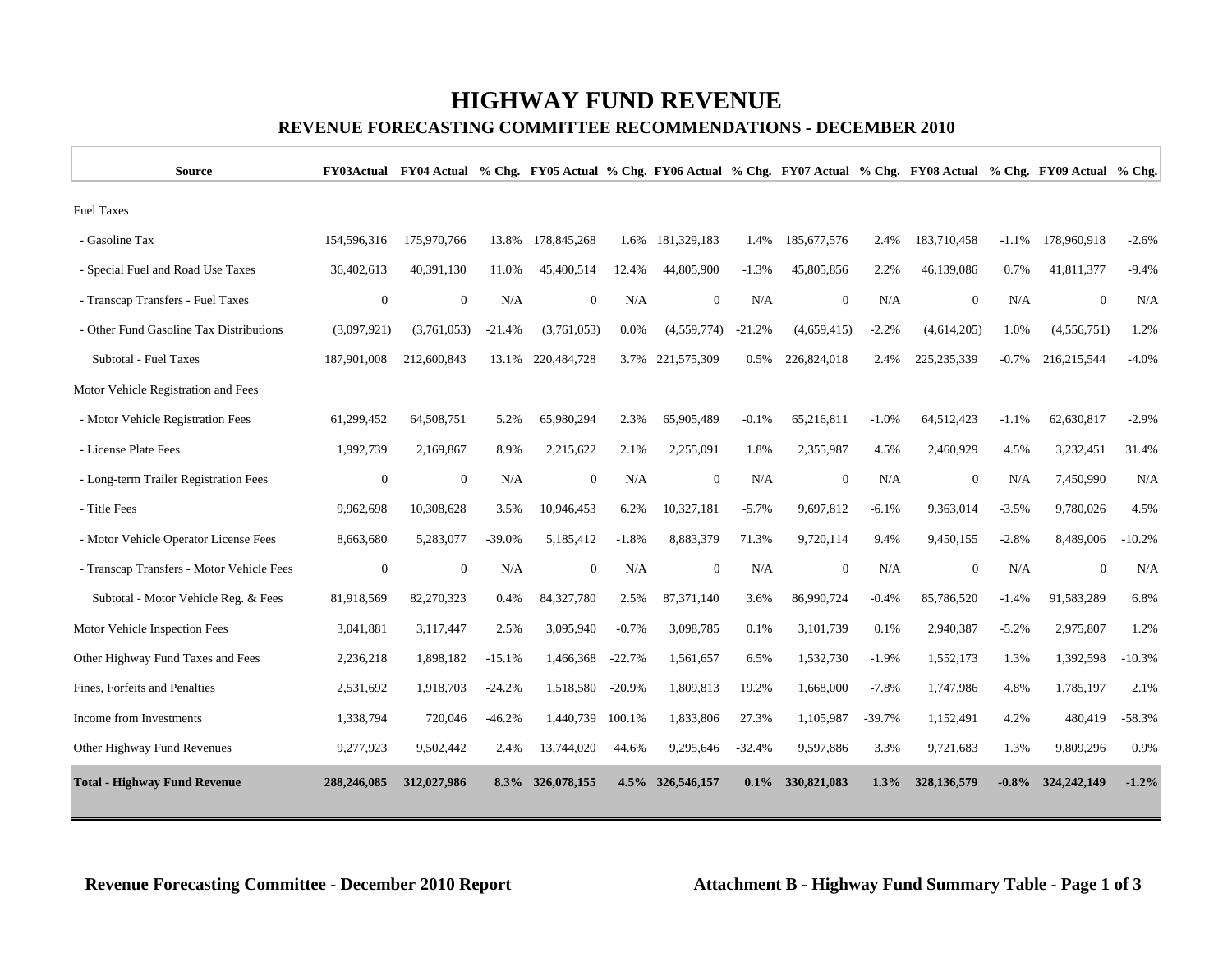# **HIGHWAY FUND REVENUE**

#### **REVENUE FORECASTING COMMITTEE RECOMMENDATIONS - DECEMBER 2010**

| <b>Source</b>                             | <b>FY10 Actual</b> | % Chg.   |               | FY 10 Budget FY 10 Variance % Var. FY11 Budget % Chg. Recom. Chg. |          |                |          |              | <b>FY11 Revised</b> | % Chg.   |
|-------------------------------------------|--------------------|----------|---------------|-------------------------------------------------------------------|----------|----------------|----------|--------------|---------------------|----------|
| <b>Fuel Taxes</b>                         |                    |          |               |                                                                   |          |                |          |              |                     |          |
| - Gasoline Tax                            | 196,559,480        | 9.8%     | 194,820,002   | 1,739,478                                                         | 0.9%     | 189,570,000    | $-3.6%$  | 5,124,000    | 194,694,000         | $-0.9%$  |
| - Special Fuel and Road Use Taxes         | 45,227,703         | 8.2%     | 48,320,000    | (3,092,297)                                                       | $-6.4%$  | 47,190,000     | 4.3%     | (3,538,211)  | 43,651,789          | $-3.5%$  |
| - Transcap Transfers - Fuel Taxes         | (17, 631, 888)     | N/A      | (17,862,610)  | 230,722                                                           | $-1.3%$  | (17, 393, 957) | $-1.3%$  | (109, 324)   | (17,503,281)        | $-0.7%$  |
| - Other Fund Gasoline Tax Distributions   | (4,964,589)        | $-9.0%$  | (4,971,866)   | 7,277                                                             | $-0.1%$  | (4,840,577)    | $-2.5%$  | (128, 135)   | (4,968,712)         | 0.1%     |
| Subtotal - Fuel Taxes                     | 219,190,706        | 1.4%     | 220, 305, 526 | (1, 114, 820)                                                     | $-0.5%$  | 214,525,466    | $-2.1%$  | 1,348,330    | 215,873,796         | $-1.5%$  |
| Motor Vehicle Registration and Fees       |                    |          |               |                                                                   |          |                |          |              |                     |          |
| - Motor Vehicle Registration Fees         | 64,601,757         | 3.1%     | 64,238,886    | 362,871                                                           | 0.6%     | 68,063,880     | 5.4%     | (3,345,842)  | 64,718,038          | 0.2%     |
| - License Plate Fees                      | 3,436,943          | 6.3%     | 3,275,350     | 161,593                                                           | 4.9%     | 3,280,493      | $-4.6%$  | 164,632      | 3,445,125           | 0.2%     |
| - Long-term Trailer Registration Fees     | 7,884,523          | 5.8%     | 6,183,601     | 1,700,922                                                         | 27.5%    | 6,183,601      | $-21.6%$ | 1,700,922    | 7,884,523           | 0.0%     |
| - Title Fees                              | 10,846,661         | 10.9%    | 9,507,970     | 1,338,691                                                         | 14.1%    | 9,665,070      | $-10.9%$ | 1,205,986    | 10,871,056          | 0.2%     |
| - Motor Vehicle Operator License Fees     | 5,820,958          | $-31.4%$ | 5,589,208     | 231,750                                                           | 4.1%     | 5,589,208      | $-4.0%$  | 369,651      | 5,958,859           | 2.4%     |
| - Transcap Transfers - Motor Vehicle Fees | (14,823,141)       | N/A      | (14,075,450)  | (747, 691)                                                        | 5.3%     | (14,388,499)   | $-2.9%$  | (442, 032)   | (14,830,531)        | 0.0%     |
| Subtotal - Motor Vehicle Reg. & Fees      | 77,767,700         | $-15.1%$ | 74,719,565    | 3,048,135                                                         | 4.1%     | 78,393,753     | 0.8%     | (346, 683)   | 78,047,070          | 0.4%     |
| Motor Vehicle Inspection Fees             | 2,810,679          | $-5.5%$  | 2,952,500     | (141, 822)                                                        | $-4.8%$  | 2,952,500      | 5.0%     | $\mathbf{0}$ | 2,952,500           | 5.0%     |
| Other Highway Fund Taxes and Fees         | 1,338,193          | $-3.9%$  | 1,268,543     | 69,650                                                            | 5.5%     | 1,270,460      | $-5.1%$  | 55,363       | 1,325,823           | $-0.9%$  |
| Fines, Forfeits and Penalties             | 1,440,062          | $-19.3%$ | 1,745,049     | (304, 987)                                                        | $-17.5%$ | 1,745,049      | 21.2%    | (440,000)    | 1,305,049           | $-9.4%$  |
| Income from Investments                   | 162,488            | $-66.2%$ | 113,330       | 49,158                                                            | 43.4%    | 32,446         | $-80.0%$ | 89,592       | 122,038             | $-24.9%$ |
| Other Highway Fund Revenues               | 8,480,545          | $-13.5%$ | 8,387,253     | 93,292                                                            | 1.1%     | 8,146,695      | $-3.9%$  | (44, 164)    | 8,102,531           | $-4.5%$  |
| <b>Total - Highway Fund Revenue</b>       | 311,190,374        | $-4.0%$  | 309,491,766   | 1,698,608                                                         | 0.5%     | 307,066,369    | $-1.3%$  | 662,438      | 307,728,807         | $-1.1%$  |

Г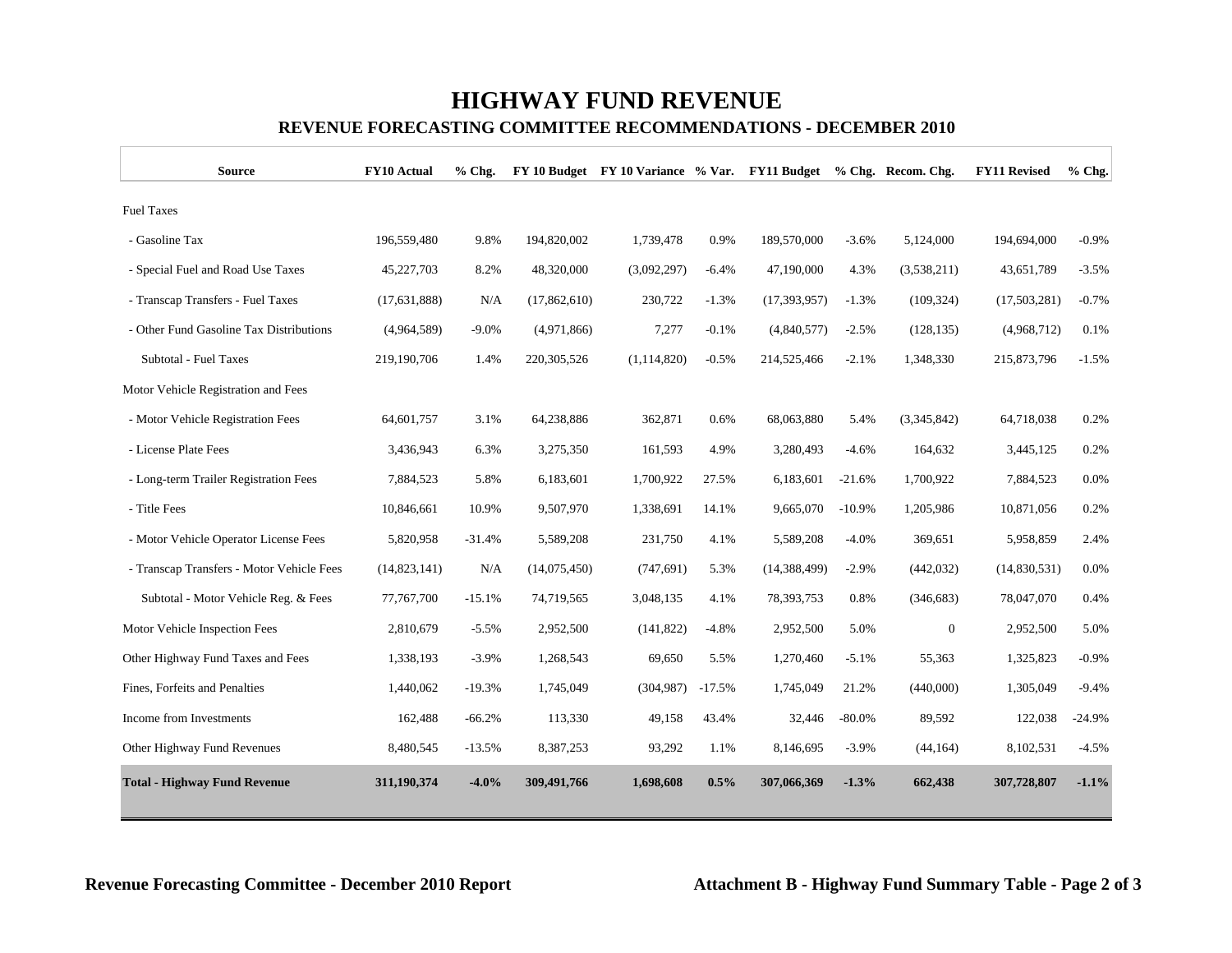# **HIGHWAY FUND REVENUE**

#### **REVENUE FORECASTING COMMITTEE RECOMMENDATIONS - DECEMBER 2010**

|                                           | <b>FY12</b>    |         | Recom.      | <b>FY12</b>    |          | <b>FY13</b>      |          | Recom.      | <b>FY13</b>    |          | <b>FY14</b>      |          | <b>FY15</b>      |          |
|-------------------------------------------|----------------|---------|-------------|----------------|----------|------------------|----------|-------------|----------------|----------|------------------|----------|------------------|----------|
| <b>Source</b>                             | <b>Budget</b>  | % Chg.  | Chg.        | <b>Revised</b> | $%$ Chg. | <b>Budget</b>    | $%$ Chg. | Chg.        | <b>Revised</b> | $%$ Chg. | Projection       | $%$ Chg. | Projection       | $%$ Chg. |
| <b>Fuel Taxes</b>                         |                |         |             |                |          |                  |          |             |                |          |                  |          |                  |          |
| - Gasoline Tax                            | 191,390,002    | 1.0%    | 7,183,998   | 198,574,000    | 2.0%     | 196,479,999      | 2.7%     | 7,054,001   | 203,534,000    |          | 2.5% 210,224,000 |          | 3.3% 217,314,000 | 3.4%     |
| - Special Fuel and Road Use Taxes         | 47,670,000     | 1.0%    | (3,808,211) | 43,861,789     | 0.5%     | 48,620,000       | 2.0%     | (4,208,211) | 44,411,789     | 1.3%     | 45,481,789       | 2.4%     | 46,351,789       | 1.9%     |
| - Transcap Transfers - Fuel Taxes         | (17, 563, 044) | 1.0%    | (239,709)   | (17,802,753)   | 1.7%     | (18,006,497)     | 2.5%     | (200, 204)  | (18,206,701)   | 2.3%     | (18, 776, 154)   | 3.1%     | (19,359,856)     | 3.1%     |
| - Other Fund Gasoline Tax Distributions   | (4,886,091)    | 0.9%    | (179,650)   | (5,065,741)    | 2.0%     | (5,013,374)      | 2.6%     | (176, 401)  | (5,189,775)    | 2.4%     | (5,357,072)      | 3.2%     | (5,534,371)      | 3.3%     |
| Subtotal - Fuel Taxes                     | 216,610,867    | 1.0%    | 2,956,428   | 219,567,295    | 1.7%     | 222,080,128      | 2.5%     | 2,469,185   | 224,549,313    |          | 2.3% 231,572,563 |          | 3.1% 238,771,562 | 3.1%     |
| Motor Vehicle Registration and Fees       |                |         |             |                |          |                  |          |             |                |          |                  |          |                  |          |
| - Motor Vehicle Registration Fees         | 67,172,492     | $-1.3%$ | (2,423,830) | 64,748,662     | $0.0\%$  | 66,842,384       | $-0.5\%$ | (2.093.722) | 64,748,662     | $0.0\%$  | 64,748,662       | $0.0\%$  | 64,748,662       | 0.0%     |
| - License Plate Fees                      | 3,207,170      | $-2.2%$ | 234,964     | 3,442,134      | $-0.1%$  | 3,209,285        | 0.1%     | 230,221     | 3,439,506      | $-0.1%$  | 3,439,506        | 0.0%     | 3,439,506        | 0.0%     |
| - Long-term Trailer Registration Fees     | 6,183,601      | 0.0%    | 1,700,922   | 7,884,523      | $0.0\%$  | 6,183,601        | 0.0%     | 1,700,922   | 7,884,523      | 0.0%     | 7,884,523        | 0.0%     | 7,884,523        | 0.0%     |
| - Title Fees                              | 9,665,069      | $0.0\%$ | 1,379,222   | 11,044,291     | 1.6%     | 9,665,069        | 0.0%     | 1,446,809   | 11,111,878     | 0.6%     | 11,111,878       | $0.0\%$  | 11,111,878       | 0.0%     |
| - Motor Vehicle Operator License Fees     | 9,423,211      | 68.6%   | (277, 258)  | 9,145,953      | 53.5%    | 10,096,549       | 7.1%     | (655, 366)  | 9,441,183      | 3.2%     | 8,607,905        | $-8.8%$  | 7,511,583        | $-12.7%$ |
| - Transcap Transfers - Motor Vehicle Fees | (14, 388, 498) | 0.0%    | (494, 532)  | (14,883,030)   | 0.4%     | (14, 388, 498)   | 0.0%     | (515,012)   | (14,903,510)   | 0.1%     | (14,903,510)     | $0.0\%$  | (14,903,510)     | 0.0%     |
| Subtotal - Motor Vehicle Reg. & Fees      | 81,263,045     | 3.7%    | 119,488     | 81,382,533     | 4.3%     | 81,608,390       | 0.4%     | 113,852     | 81,722,242     | 0.4%     | 80,888,964       | $-1.0\%$ | 79,792,642       | $-1.4%$  |
| Motor Vehicle Inspection Fees             | 2,982,500      | 1.0%    | $\Omega$    | 2,982,500      | 1.0%     | 2,982,500        | 0.0%     | $\Omega$    | 2,982,500      | 0.0%     | 2,982,500        | 0.0%     | 2,982,500        | 0.0%     |
| Other Highway Fund Taxes and Fees         | 1,245,752      | $-1.9%$ | 60,053      | 1,305,805      | $-1.5%$  | 1,245,752        | 0.0%     | 60,053      | 1,305,805      | 0.0%     | 1,305,805        | 0.0%     | 1,305,805        | 0.0%     |
| Fines, Forfeits and Penalties             | 1,745,049      | 0.0%    | (440,000)   | 1,305,049      | 0.0%     | 1,745,049        | 0.0%     | (440,000)   | 1,305,049      | 0.0%     | 1,305,049        | 0.0%     | 1,305,049        | 0.0%     |
| Income from Investments                   | 32,446         | 0.0%    | 62,085      | 94,531         | $-22.5%$ | 32,446           | 0.0%     | 62,085      | 94,531         | 0.0%     | 448,013          | 373.9%   | 448,013          | 0.0%     |
| Other Highway Fund Revenues               | 8,215,835      | 0.8%    | 172,608     | 8,388,443      | 3.5%     | 8,220,835        | 0.1%     | 189,569     | 8,410,404      | 0.3%     | 8,382,964        | $-0.3%$  | 8,424,124        | 0.5%     |
| <b>Total - Highway Fund Revenue</b>       | 312,095,494    | $1.6\%$ | 2,930,662   | 315,026,156    |          | 2.4% 317,915,100 | 1.9%     | 2,454,744   | 320,369,844    |          | 1.7% 326,885,858 |          | 2.0% 333,029,695 | 1.9%     |
| <b>Change in Biennial Totals</b>          |                |         |             |                |          |                  |          | 5,385,406   |                |          |                  |          |                  |          |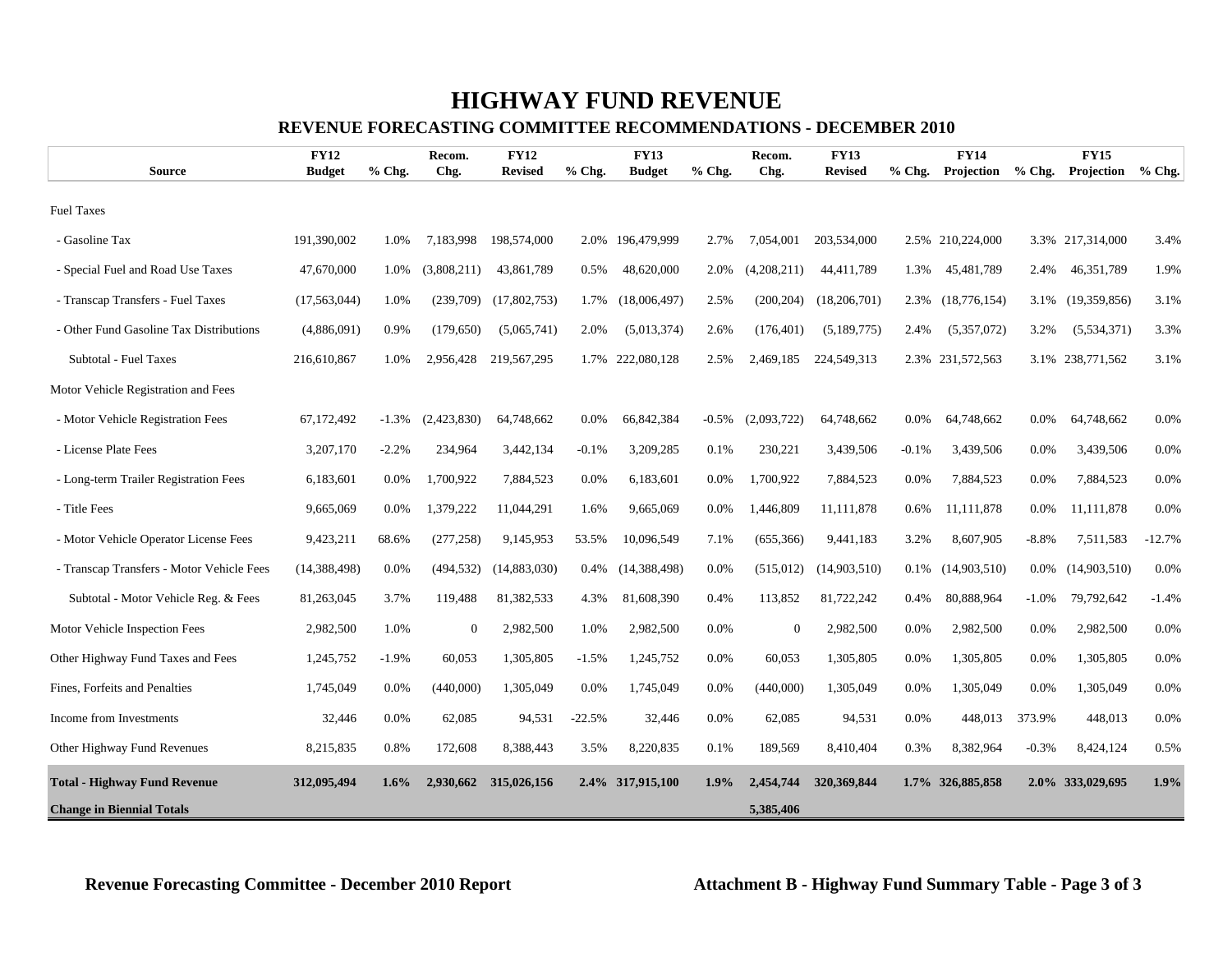# **FUND FOR A HEALTHY MAINE (FHM) REVENUE (TOBACCO SETTLEMENT REVENUE) REVENUE FORECASTING COMMITTEE RECOMMENDATIONS - DECEMBER 2010**

| <b>Source</b>                                                 | <b>FY04 Actual</b> | $%$ Chg.  | <b>FY05 Actual</b> | $%$ Chg. |            |          | $\text{FY06 Actual}$ % Chg. $\text{FY07 Actual}$ % Chg. |        | FY08 Actual % Chg. FY09 Actual % Chg. |          |                |          |
|---------------------------------------------------------------|--------------------|-----------|--------------------|----------|------------|----------|---------------------------------------------------------|--------|---------------------------------------|----------|----------------|----------|
| <b>Tobacco Settlement Payments:</b>                           |                    |           |                    |          |            |          |                                                         |        |                                       |          |                |          |
| - Base Payments                                               | 48,952,964         | 24.4%     | 49,033,129         | 0.2%     | 45,011,759 | $-8.2%$  | 47,113,687                                              | 4.7%   | 47.679.747                            | 1.2%     | 52,579,385     | 10.3%    |
| - Strategic Contribution Payments                             |                    |           |                    |          |            |          |                                                         |        | 10,539,443                            | N/A      | 10,799,369     | 2.5%     |
| Racino Revenue *                                              | $\overline{0}$     | N/A       | $\overline{0}$     | N/A      | 1,771,173  | N/A      | 3,538,805                                               | 99.8%  | 3,735,774                             | 5.6%     | 4,981,163      | 33.3%    |
| Income from Investments                                       | 54,830             | $-92.0%$  | 91,444             | 66.8%    | 124,780    | 36.5%    | 297,803                                                 | 138.7% | 64,695                                | $-78.3%$ | 49,819         | $-23.0%$ |
| <b>Attorney General Reimbursements</b><br>and Other Income ** | $\overline{0}$     | N/A       | 220                | N/A      | 39         | $-82.2%$ | 217                                                     | 453.5% | 25,080                                | N/A      | $\overline{0}$ | N/A      |
| <b>Total - FHM Revenue</b>                                    | 49,007,794         | $-13.2\%$ | 49,124,793         | $0.2\%$  | 46,907,751 | $-4.5%$  | 50,950,512                                              | 8.6%   | 62,044,739                            | 21.8%    | 68,409,736     | $10.3\%$ |

\*\* Beginning in FY10, this category reflects revenue transfers from the Fund for a Healthy Maine to General Fund undedicated revenue to offset revenue reductions from the implementation of PL 2007, c. 467, which limited the sale of certain flavored cigars and cigarettes beginning July 1, 2009. \* Racino Revenue reflects that portion of the State's share of proceeds from slot machines at commercial race tracks designated for the Fund for a Healthy Maine. For fiscal years 2009-10, 2010-11, and 2011-12, PL 2009, c. 462, Pt. H. caps the proceeds transferred to the Fund for a Healthy Maine at \$4.5 million per year, with the balance transferred to the General Fund.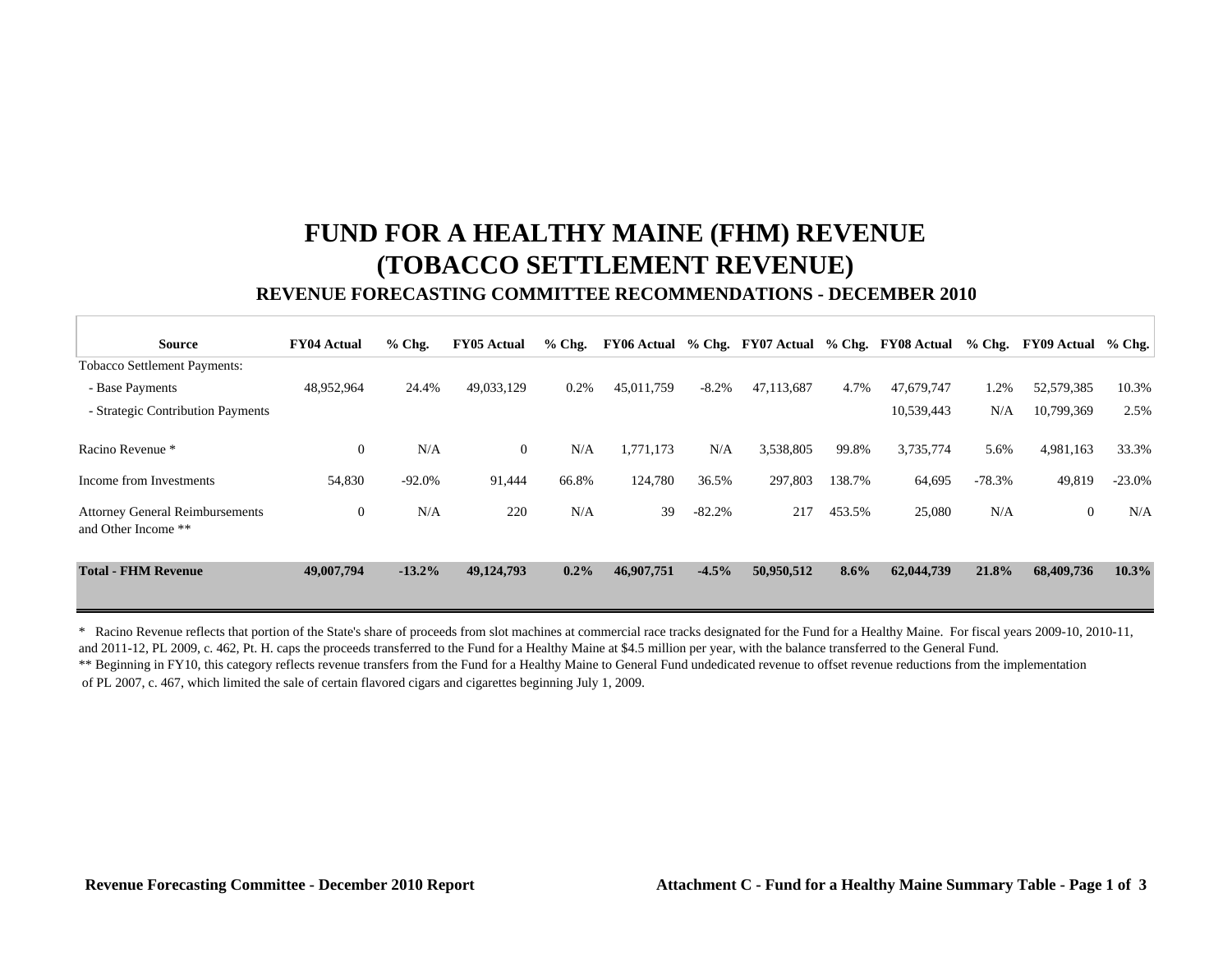# **FUND FOR A HEALTHY MAINE (FHM) REVENUE (TOBACCO SETTLEMENT REVENUE)**

### **REVENUE FORECASTING COMMITTEE RECOMMENDATIONS - DECEMBER 2010**

|                                                        |                    |          |                    | <b>FY 10</b>     |          |                    |          |                |                     |          |
|--------------------------------------------------------|--------------------|----------|--------------------|------------------|----------|--------------------|----------|----------------|---------------------|----------|
| <b>Source</b>                                          | <b>FY10</b> Actual | $%$ Chg. | <b>FY10 Budget</b> | <b>Variance</b>  | % Var.   | <b>FY11 Budget</b> | $%$ Chg. | Recom. Chg.    | <b>FY11 Revised</b> | $%$ Chg. |
| <b>Tobacco Settlement Payments:</b>                    |                    |          |                    |                  |          |                    |          |                |                     |          |
| - Base Payments                                        | 43,756,453         | $-16.8%$ | 45,253,322         | (1,496,869)      | $-3.3%$  | 42,839,213         | $-2.1%$  | (2,746,398)    | 40,092,815          | $-6.4%$  |
| - Strategic Contribution Payments                      | 9,375,838          | $-13.2%$ | 9,716,966          | (341, 128)       | $-3.5%$  | 9,227,296          | $-1.6%$  | (884, 637)     | 8,342,659           | $-9.6%$  |
| Racino Revenue *                                       | 4,500,000          | $-9.7\%$ | 4,500,000          | $\overline{0}$   | $0.0\%$  | 4,500,000          | $0.0\%$  | $\overline{0}$ | 4,500,000           | $0.0\%$  |
| Income from Investments                                | 20,511             | $-58.8%$ | 14,335             | 6,176            | 43.1%    | 2,174              | $-89.4%$ | 1,592          | 3,766               | 73.2%    |
| Attorney General Reimbursements and Other<br>Income ** | (92,660)           | N/A      | (92,660)           | $\boldsymbol{0}$ | N/A      | (145, 147)         | 56.6%    | $\overline{0}$ | (145, 147)          | $0.0\%$  |
| <b>Total - FHM Revenue</b>                             | 57,560,142         | $-7.2%$  | 59,391,963         | (1,831,821)      | $-3.1\%$ | 56,423,536         | $-17.5%$ | (3,629,443)    | 52,794,093          | $-6.4%$  |

\*\* Beginning in FY10, this category reflects revenue transfers from the Fund for a Healthy Maine to General Fund undedicated revenue to offset revenue reductions from the implementation of PL 2007, c. 467, which limited the sale of certain flavored cigars and cigarettes beginning July 1, 2009. \* Racino Revenue reflects that portion of the State's share of proceeds from slot machines at commercial race tracks designated for the Fund for a Healthy Maine. For fiscal years 2009-10, 2010- 11, and 2011-12, PL 2009, c. 462, Pt. H. caps the proceeds transferred to the Fund for a Healthy Maine at \$4.5 million per year, with the balance transferred to the General Fund.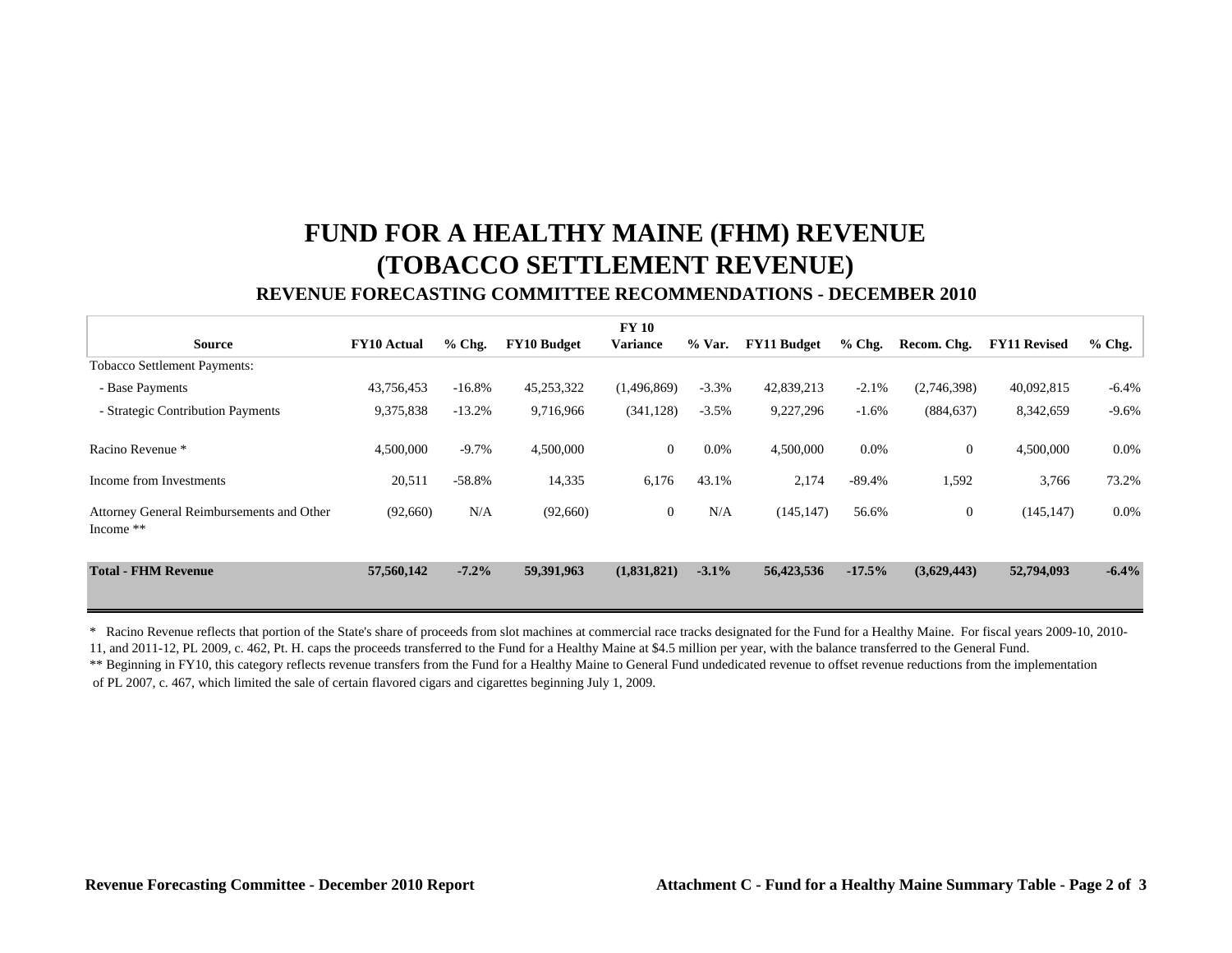# **FUND FOR A HEALTHY MAINE (FHM) REVENUE (TOBACCO SETTLEMENT REVENUE)**

### **REVENUE FORECASTING COMMITTEE RECOMMENDATIONS - DECEMBER 2010**

|                                                        | <b>FY12</b>   | $\frac{6}{9}$ | Recom.         | <b>FY12</b>    |          | <b>FY13</b>   |          | Recom.         | <b>FY13</b>    |          | <b>FY14</b> |          | <b>FY15</b> | $\frac{6}{6}$ |
|--------------------------------------------------------|---------------|---------------|----------------|----------------|----------|---------------|----------|----------------|----------------|----------|-------------|----------|-------------|---------------|
| <b>Source</b>                                          | <b>Budget</b> | Chg.          | Chg.           | <b>Revised</b> | $%$ Chg. | <b>Budget</b> | $%$ Chg. | Chg.           | <b>Revised</b> | $%$ Chg. | Projection  | $%$ Chg. | Projection  | Chg.          |
| <b>Tobacco Settlement Payments:</b>                    |               |               |                |                |          |               |          |                |                |          |             |          |             |               |
| - Base Payments                                        | 49,128,512    | 14.7%         | (8,472,413)    | 40.656.099     | 1.4%     | 48,438,445    | $-1.4%$  | (7,759,977)    | 40,678,468     | 0.1%     | 46,373,513  | 14.0%    | 45,870,270  | $-1.1\%$      |
| - Strategic Contribution Payments                      | 9,351,164     | 1.3%          | (890, 524)     | 8,460,640      | 1.4%     | 9,256,695     | $-1.0\%$ | (788, 970)     | 8,467,725      | 0.1%     | 8,474,817   | 0.1%     | 8,481,914   | 0.1%          |
| Racino Revenue *                                       | 4,500,000     | 0.0%          | $\overline{0}$ | 4,500,000      | 0.0%     | 5,813,386     | 29.2%    | (211, 491)     | 5,601,895      | 24.5%    | 5,769,952   | 3.0%     | 5,943,051   | 3.0%          |
| Income from Investments                                | 2,400         | 10.4%         | 1,775          | 4,175          | 10.9%    | 2,500         | 4.2%     | 6,334          | 8,834          | 111.6%   | 22,512      | 154.8%   | 22,512      | $0.0\%$       |
| Attorney General Reimbursements and<br>Other Income ** | (161,699)     | 11.4%         | (87)           | (161, 786)     | 11.5%    | (164, 662)    | 1.8%     | (89)           | (164, 751)     | 1.8%     | (167, 956)  | 1.9%     | (171, 315)  | 2.0%          |
| <b>Total - FHM Revenue</b>                             | 62,820,377    | 11.3%         | (9,361,249)    | 53,459,128     | $1.3\%$  | 63,346,364    | $0.8\%$  | (8,754,193)    | 54,592,171     | $2.1\%$  | 60,472,838  | 10.8%    | 60,146,432  | $-0.5\%$      |
| <b>Change in Biennial Totals</b>                       |               |               |                |                |          |               |          | (18, 115, 442) |                |          |             |          |             |               |

\* Racino Revenue reflects that portion of the State's share of proceeds from slot machines at commercial race tracks designated for the Fund for a Healthy Maine. For fiscal years 2009-10, 2010-11, and 2011-12, PL 2009, c. 462, Pt. H. caps the proceeds transferred to the Fund for a Healthy Maine at \$4.5 million per year, with the balance transferred to the General Fund.

\*\* Beginning in FY10, this category reflects revenue transfers from the Fund for a Healthy Maine to General Fund undedicated revenue to offset revenue reductions from the implementation

of PL 2007, c. 467, which limited the sale of certain flavored cigars and cigarettes beginning July 1, 2009.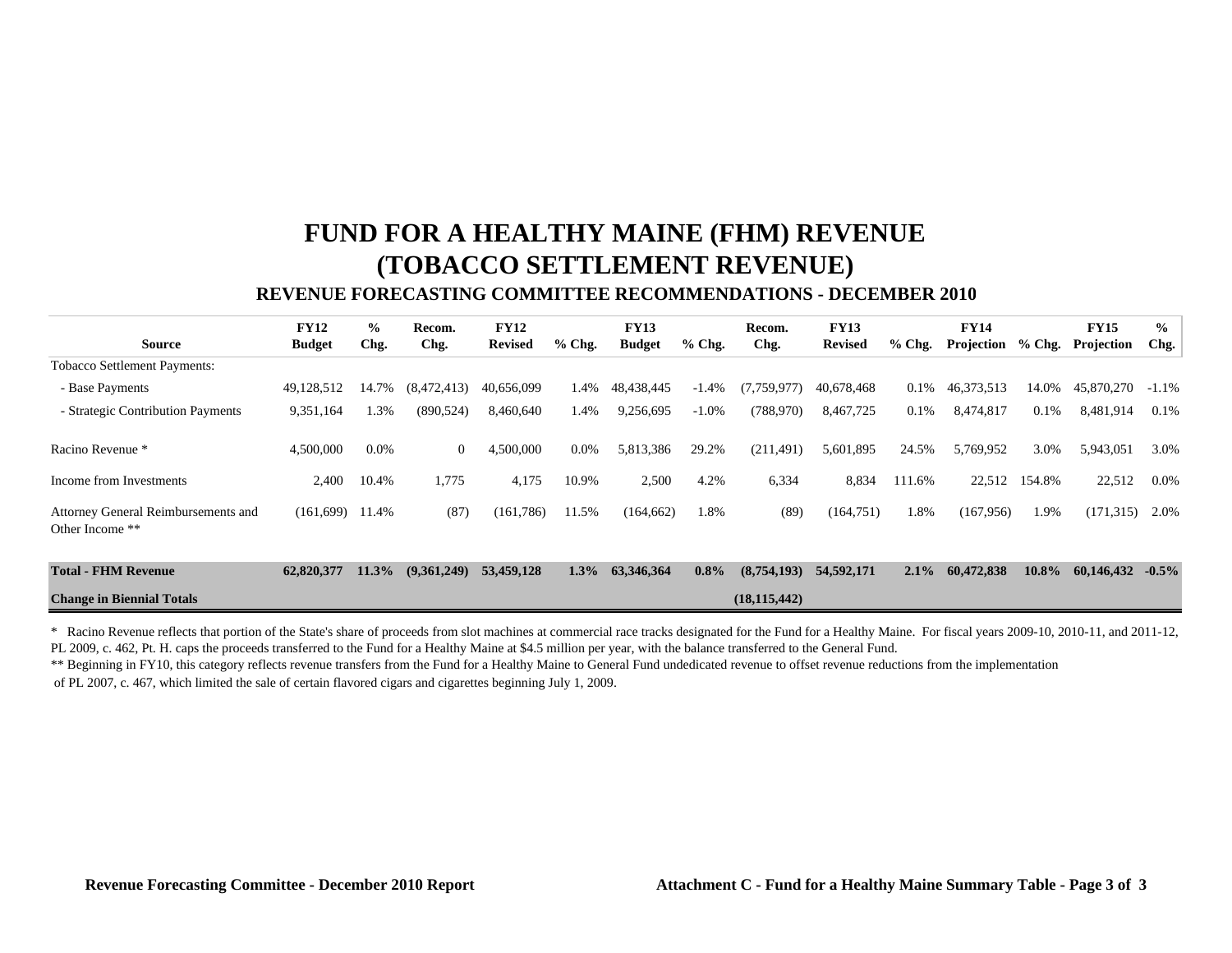# **MEDICAID/MAINECARE DEDICATED REVENUE TAXES REVENUE FORECASTING COMMITTEE RECOMMENDATIONS - DECEMBER 2010**

|                                                                        |                    |          |                    |          |                    |          |             |          |                    | $\frac{0}{0}$ |                    |          |
|------------------------------------------------------------------------|--------------------|----------|--------------------|----------|--------------------|----------|-------------|----------|--------------------|---------------|--------------------|----------|
| <b>Source</b>                                                          | <b>FY04 Actual</b> | $%$ Chg. | <b>FY05 Actual</b> | $%$ Chg. | <b>FY06 Actual</b> | $%$ Chg. | FY07 Actual | $%$ Chg. | <b>FY08 Actual</b> | Chg.          | <b>FY09 Actual</b> | $%$ Chg. |
| Nursing Facility Tax*                                                  | 30,501,448         | 38.3%    | 29,241,327         | $-4.1%$  | 31,397,376         | 7.4%     | 30,061,513  | $-4.3%$  | 31, 343, 582       | 4.3%          | 28,777,390         | $-8.2%$  |
| Residential Treatment Facility (ICFs/MR)<br>$\text{Tax*}$              | 1,617,662          | 3.4%     | 1,958,739          | 21.1%    | 1,868,534          | $-4.6%$  | 1,880,205   | 0.6%     | 1,819,275          | $-3.2%$       | 1,572,670          | $-13.6%$ |
| Hospital Tax **                                                        | 16.383.319         | N/A      | 48,907,135         | 198.5%   | 54,050,888         | 10.5%    | 59,807,056  | 10.6%    | 60,515,510         | 1.2%          | 69,958,821         | 15.6%    |
| Service Provider Tax - Private Non-<br>Medical Institutions (PNMIs)*** | $\overline{0}$     | N/A      | 15,430,099         | N/A      | 30,779,242         | 99.5%    | 33,955,412  | 10.3%    | 36,494,882         | 7.5%          | 37,720,482         | 3.4%     |
|                                                                        |                    |          |                    |          |                    |          |             |          |                    |               |                    |          |
| <b>Total - Health Care Provider Taxes</b>                              | 48,502,429         | 105.4%   | 95,537,301         | 97.0%    | 118,096,040        | 23.6%    | 125,704,185 | 6.4%     | 130, 173, 249      | $3.6\%$       | 138,029,363        | $6.0\%$  |
| <b>Change in Biennial Totals</b>                                       |                    |          |                    |          |                    |          |             |          |                    |               |                    |          |

\* The nursing facility and residential treatment facility tax rates were decreased in PL 2007, c. 539, Part X from 6.0% to 5.5% beginning in FY09 consistent with federal law.

\*\* The hospital tax base year was modified again in PL 2007, c. 545, to hospital fiscal years ending during calendar year 2006 beginning in FY 09; and again in PL 2009, c. 571 to hospital fiscal years ending during calendar year 2008 beginning in FY 11.

\*\*\* The MaineCare service provider tax was expanded in FY06 to include: community support services (effective 6/29/05), day habilitation services (effective 7/1/05), personal support services (effective 7/1/05) and residential training services (effective 7/1/05).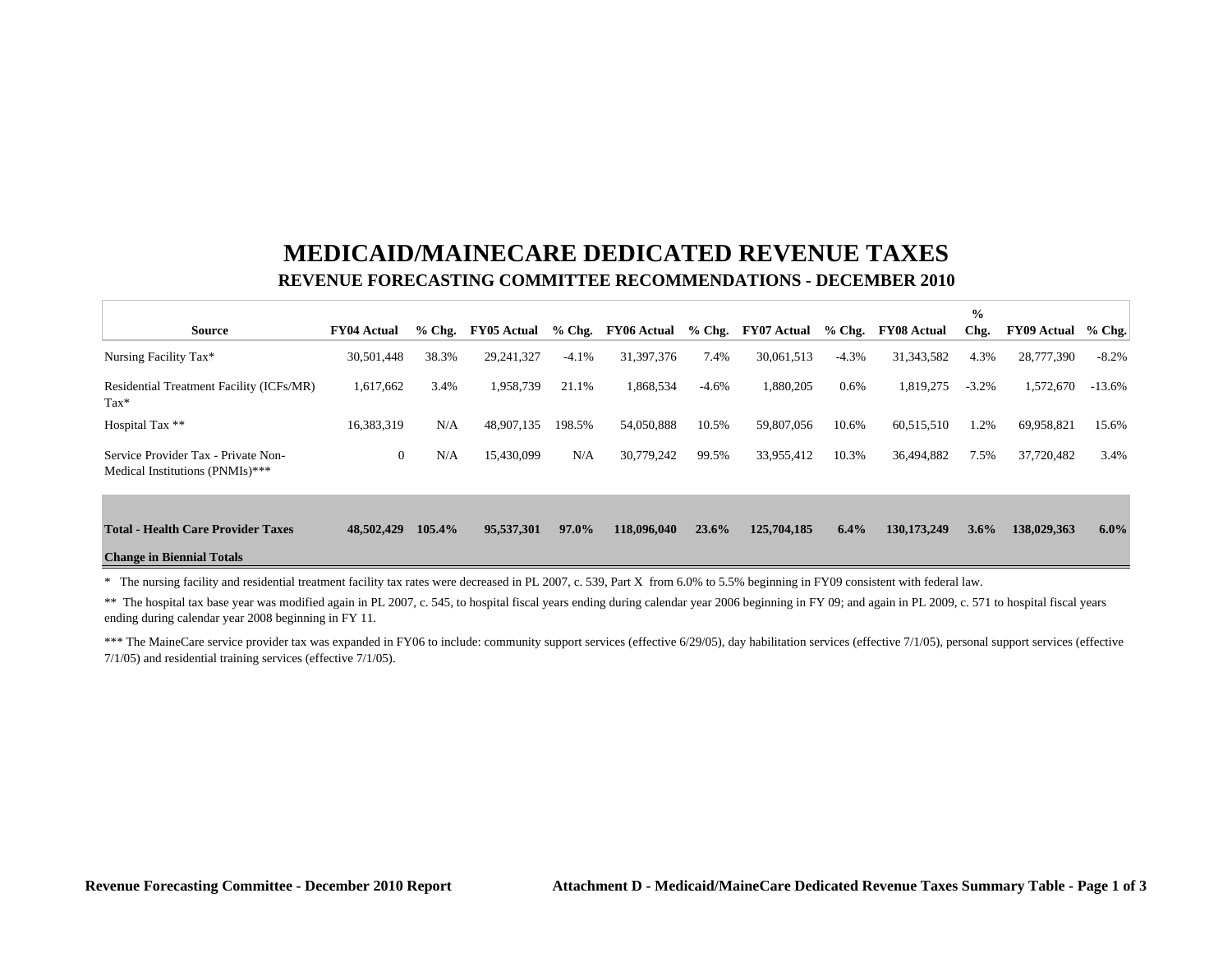# **MEDICAID/MAINECARE DEDICATED REVENUE TAXES REVENUE FORECASTING COMMITTEE RECOMMENDATIONS - DECEMBER 2010**

| <b>Source</b>                                                      | <b>FY10 Actual</b> | $%$ Chg. | <b>FY10 Budget</b> | <b>FY10 Variance</b> | % Var.  | <b>FY11 Budget</b> | $%$ Chg. | Recom. Chg.    | <b>FY11 Revised</b> | $%$ Chg. |
|--------------------------------------------------------------------|--------------------|----------|--------------------|----------------------|---------|--------------------|----------|----------------|---------------------|----------|
| Nursing Facility Tax                                               | 32,403,540         | 12.6%    | 30.173.119         | 2,230,421            | 7.4%    | 30,173,119         | $-6.9\%$ | 2,230,421      | 32,403,540          | 7.4%     |
| Residential Treatment Facility (ICFs/MR)<br>Tax                    | 1,859,374          | 18.2%    | 1,553,655          | 305,719              | 19.7%   | 1,553,655          | $-16.4%$ | 305,719        | 1,859,374           | 19.7%    |
| Hospital Tax **                                                    | 70,140,794         | 0.3%     | 70,034,678         | 106.116              | 0.2%    | 81,386,215         | 16.0%    | $\overline{0}$ | 81.386.215          | 16.2%    |
| Service Provider Tax - Private Non-Medical<br>Institutions (PNMIs) | 35,609,109         | $-5.6%$  | 36,565,802         | (956, 693)           | $-2.6%$ | 35,794,353         | 0.5%     | (185, 244)     | 35,609,109          | $-2.6%$  |
| <b>Total - Health Care Provider Taxes</b>                          | 140.012.817        | 1.4%     | 138, 327, 254      | 1,685,563            | 1.2%    | 148,907,342        | 6.4%     | 2,350,896      | 151,258,238         | 9.3%     |

\*\* The hospital tax base year was modified again in PL 2007, c. 545, to hospital fiscal years ending during calendar year 2006 beginning in FY 09; and again in PL 2009, c. 571 to hospital fiscal years ending during calendar year 2008 beginning in FY 11.